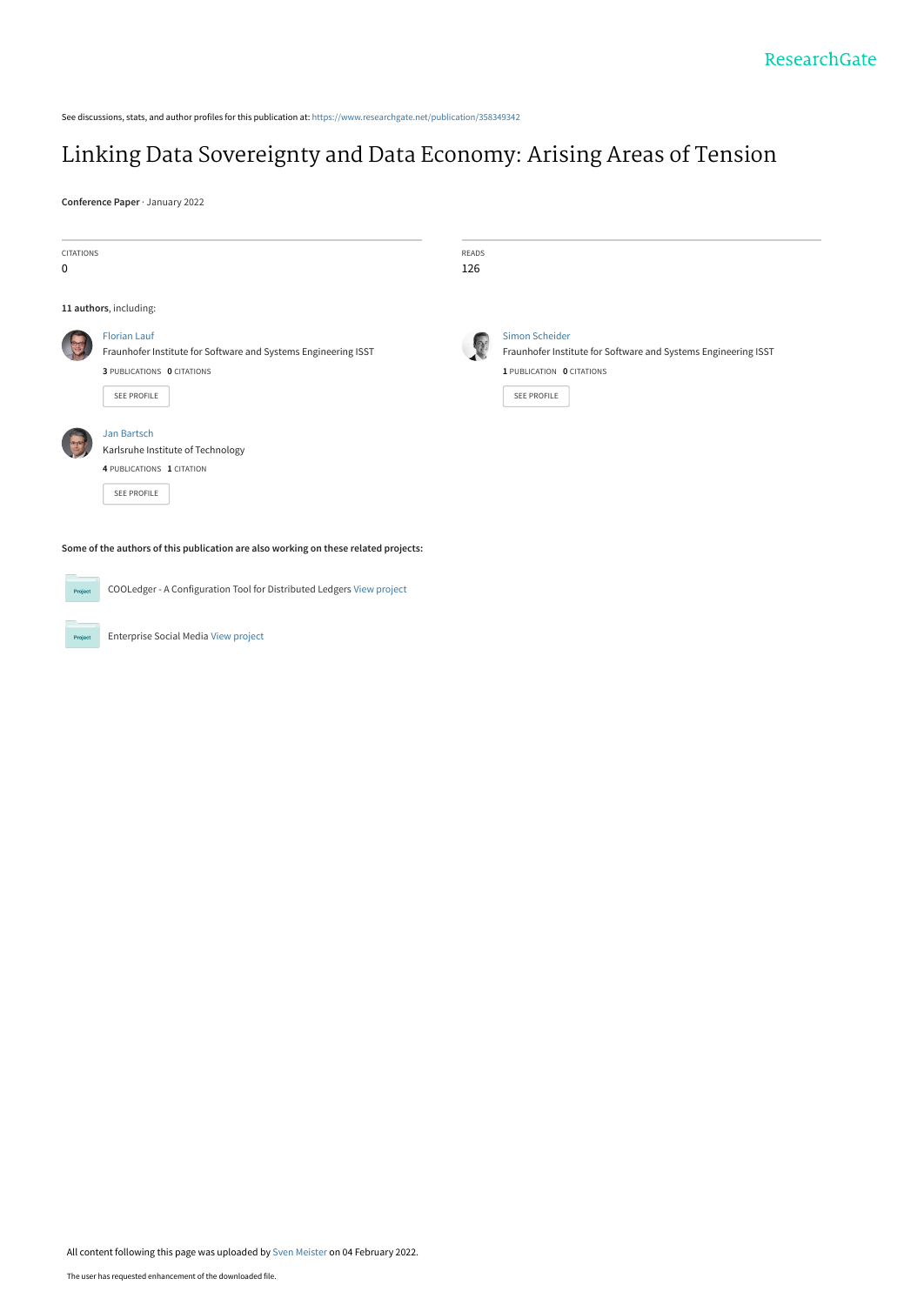# **Linking Data Sovereignty and Data Economy: Arising Areas of Tension**

Florian Lauf<sup>1</sup>, Simon Scheider<sup>1,2</sup>, Jan Bartsch<sup>3</sup>, Philipp Herrmann<sup>4</sup>, Marija Radic<sup>4</sup>, Marcel Rebbert<sup>5</sup>, André T. Nemat<sup>5</sup>, Christoph Schlueter-Langdon<sup>6,7</sup>, Ralf Konrad<sup>6</sup>, Ali Sunyaev<sup>3,8</sup> and Sven Meister<sup>9,1</sup>

<sup>1</sup> Fraunhofer Institute for Software and Systems Engineering ISST, Healthcare, Dortmund, Germany {florian.lauf,simon.scheider,sven.meister}@isst.fraunhofer.de <sup>2</sup> TU Dortmund, Chair of Industrial Information Management, Dortmund, Germany simon.scheider@tu-dortmund.de <sup>3</sup> Karlsruhe Institute of Technology (KIT), Department of Economics and Management, Karlsruhe, Germany {jan.bartsch,sunyaev}@kit.edu 4 Fraunhofer Center for International Management and Knowledge Economy IMW, Corporate Development in International Competition Division, Leipzig, Germany {philipp.herrmann,marija.radic}@imw.fraunhofer.de <sup>5</sup> Witten/Herdecke University, Institute for Digital Transformation in Healthcare GmbH, Witten, Germany {marcel.rebbert,andre.nemat}@transforming-healthcare.com 6 T-Systems International GmbH, Digital Solutions - Data Intelligence Hub, Frankfurt, Germany christop.schlueter-langdon@telekom.de, ralf.konrad@t-systems.com 7 Claremont Graduate University, Drucker School of Management, Claremont, USA chris.langdon@cgu.edu 8 KASTEL Security Research Labs, Karlsruhe, Germany sunyaev@kit.edu <sup>9</sup> Witten/Herdecke University, Faculty of Health/School of Medicine, Witten, Germany sven.meister@uni-wh.de

**Abstract.** In the emerging information economy, data evolves as an essential asset and personal data in particular is used for data-driven business models. However, companies frequently leverage personal data without considering individuals' data sovereignty. Therefore, we strive to strengthen individuals' position in data ecosystems by combining concepts of data sovereignty and data economy. Our research design comprises an approach to design thinking iteratively generating, validating, and refining such concepts. As a result, we identified ten areas of tension that arise when linking data sovereignty and data economy. Subsequently, we propose initial solutions to resolve these tensions and thus contribute to knowledge about the development of fair data ecosystems benefiting both individuals' sovereignty and companies' access to data.

**Keywords:** Data Sovereignty, Data Economy, Data Ecosystem, Personal Data, Areas of Tension

17th International Conference on Wirtschaftsinformatik, February 2022, Nürnberg, Germany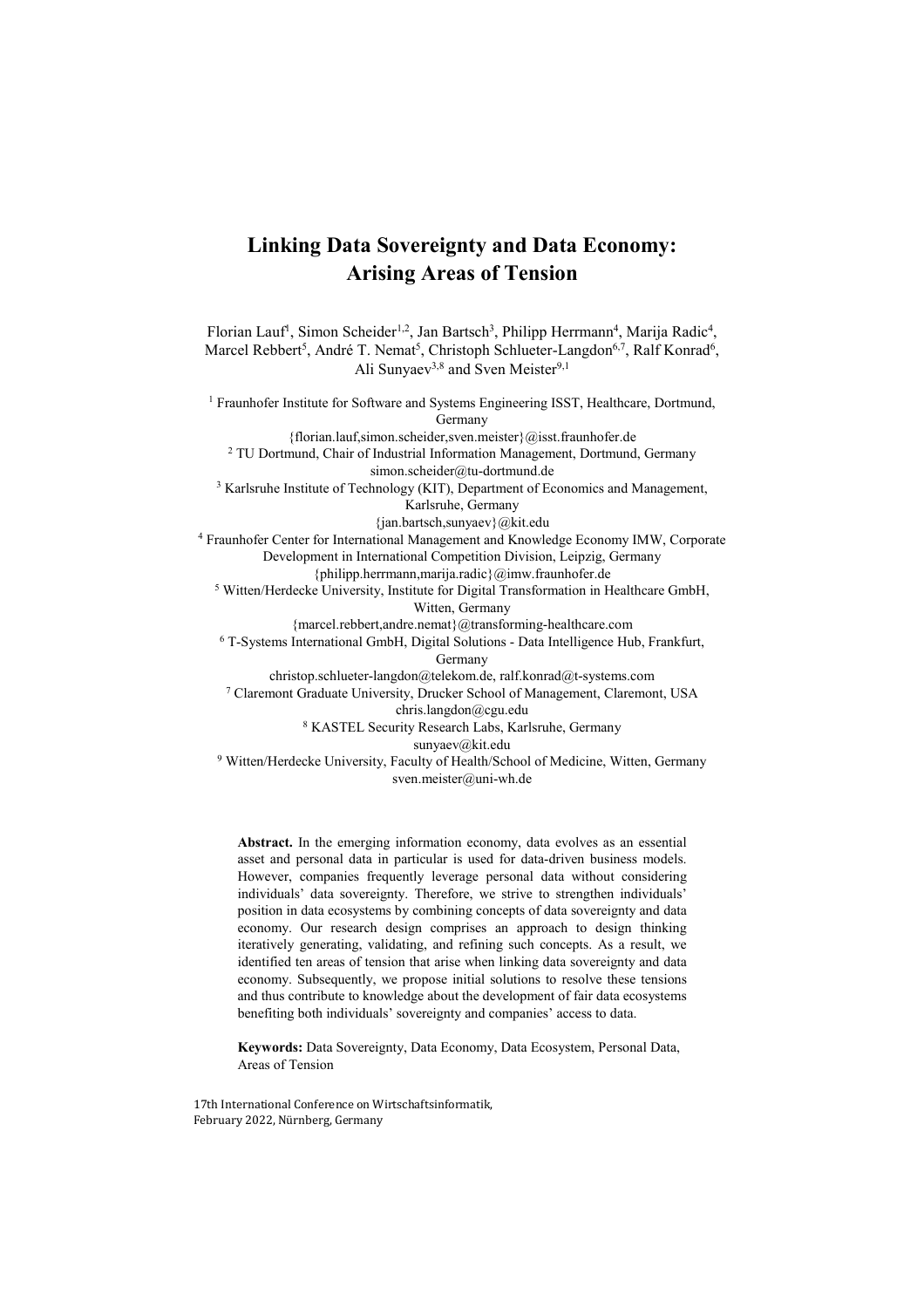#### **1 Introduction**

As the recent development of the global economy shows, the importance of data, particularly personal data, is constantly rising and thus data increasingly evolves into an asset [1]. Despite this significant increase of relevance, data is still left out of scope frequently when considering assets from an industrial perspective. However, data has been growing in volume and data as an asset is slowly seeking the attention it deserves [2–4]. In our digital age, we witness the emergence of information economies and societies depicting that digitalization effects both companies and individuals. The Federal Statistical Office of Germany regularly evaluates the maturity of digitalization and integration of technology into everyday life of German citizens [5]. Their surveys revealed that 92% of German citizens use the internet every day or almost every day. Furthermore, 55% of the internet users were active in social networks [5]. Social networks are a common example of data economies as they provide a platform for individuals to share their personal data for the purpose of connecting with others. There are several dominant platform companies already exploiting the potential of their data economies effectively, e.g., Airbnb, Amazon, Facebook, Google, or Uber. The particular business model of these platform providers is to accumulate huge amounts of personal data from their users, to entangle this data, and subsequently generating data-driven business models (e.g., personalized advertising) [2]. However, hyperscalers usually provide insufficient possibilities for the individuals of whom the data is from to manage their personal data sovereignly. Thus, current platforms lack to combine their data economies with aspects of data sovereignty, such as tools and systems for digital rights management or personal information management enabling individuals to selfdetermine both access and usage of their personal data by third parties [6, 7].

This paper provides insights into areas of tension arising when interweaving the paradigms data economy and data sovereignty. Our work is based on a position paper [8] but goes beyond that by explaining the research methodology, comprehensively introducing the areas of tension, and presenting initial solutions. Our ultimate objective is to support companies in developing data-driven business models by appropriately considering individuals' needs and entitlements of related to their personal data. Thus, our research contributes to current discussions of personal data as a post-industrial opportunity and considerations to (re-)build fair data ecosystems with individuals actively involved. Consequently, we address the following research questions (RQ):

**RQ1:** *Which areas of tension arise between data sovereignty and data economy given the premise that the needs of both companies and individuals are considered?*

**RQ2:** *What could be promising solution approaches to solve the identified tensions?* The paper is structured as follows. In Section 2, we provide a brief theoretical overview in terms of the domains data sovereignty and data economy encompassing the related fields of data ethics and data rights. In Section 3, we outline our research methodology consisting of an adapted design thinking process. The resulting areas of tension are presented in Section 4. Subsequently, we discuss our results and propose initial promising solution approaches to handle the identified challenges. Lastly, we describe our main contributions, appreciate our limitations, and conclude with recommendations for future research. Our research contributes to the development of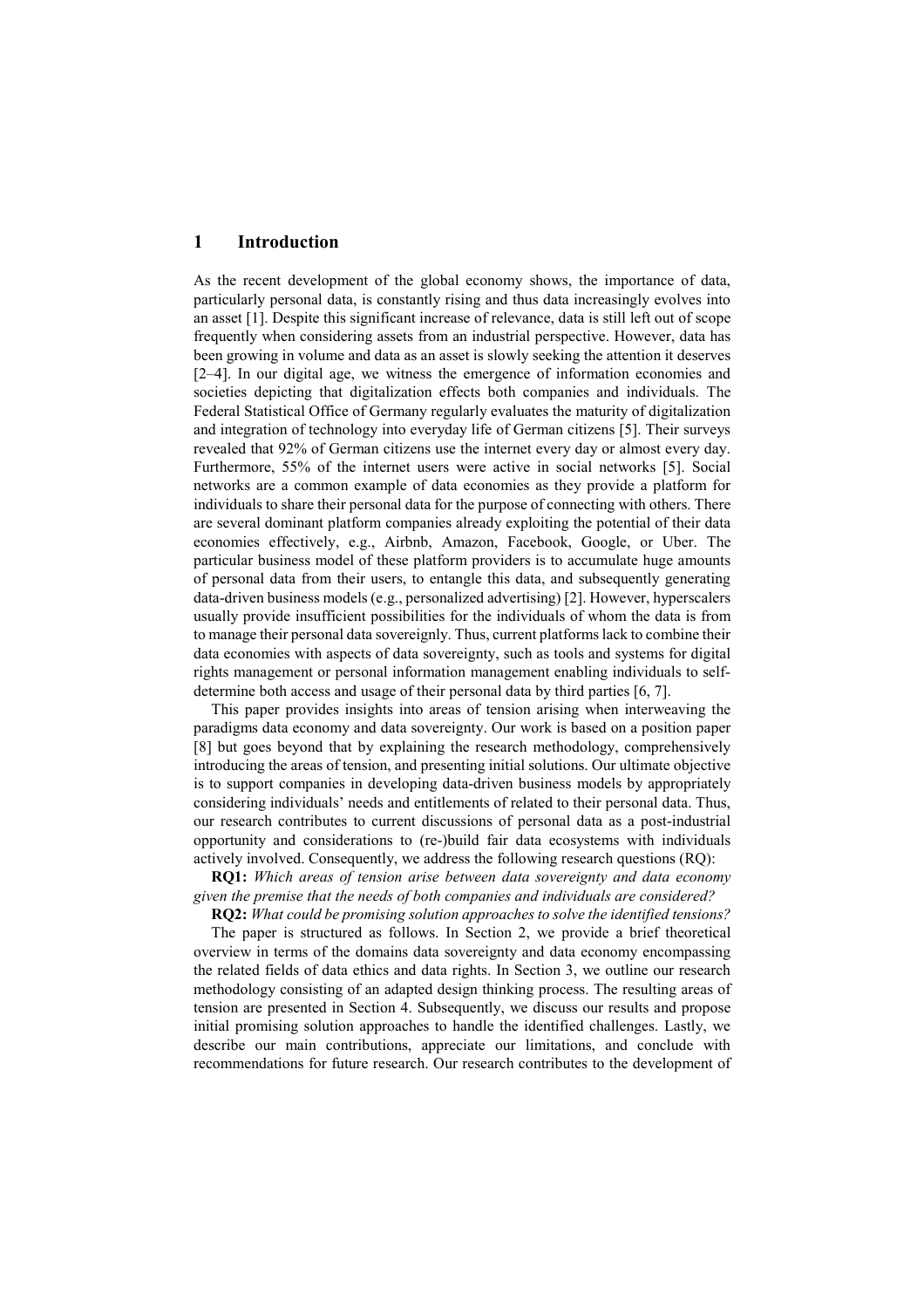fair data ecosystems by promoting individuals' data sovereignty and sensitizing both individuals and companies for the value of (personal) data as well as its responsible handling. We provide essential, although non-conclusive, recommendations for action in terms of politics, society, and technology to ensure data sovereignty of individuals in data ecosystems for the long-term benefit of both individuals and companies.

# **2 Theoretical Foundation**

To foster an understanding for the opportunities and challenges potentially arising when linking data sovereignty and data economy, we clarify these essential terms. Since our research indicated that further domains influence their relation, we also included data ethics and data rights in our theoretical part. We share the view that a holistic interaction of different disciplines enables informational self-determination for individuals [9].

We interpret the term **Data Sovereignty** as a branch of digital sovereignty of individuals and companies and thus also of informational self-determination, which explicitly focuses on data  $[10-12]$ . In the context of data usage, issues in the area of hardware, software, and infrastructures are commonly addressed [13], albeit the term data sovereignty relates to the data itself [11]. Even though the notion of data sovereignty is yet not uniformly defined in literature [14], we tend towards a definition resembling privacy as control of communicating information within the context of current data-sharing platforms [15]. To this end, we state that data sovereignty involves making independent, controlled, and self-determined decisions about what happens to one's own data [16]. On the one hand, such considerations lead to individuals being able to view, store, track, and delete their personal data. On the other hand, companies are encouraged to incentivize personal data sharing of individuals in a self-determined way, because they want to exchange, share, and use individuals' personal data. This situation points out the connection to the data economy. Nevertheless, since current solutions do not generally guarantee individuals' data sovereignty, strictly blocking data sharing appears to be the safest way to maintain data sovereignty [17]. However, fair value creation from personal data involves individuals enabled to participate of the economic recovery potential gained from their data. Furthermore, data sovereignty comprises the knowledge of who can access individuals' data and where this data is transferred [18]. Thereby, an important aspect in practice is certainly the condition that such determinations are also enforced by the system used [19], e.g., by a policy, referable to as policy enforcement [19–21]. This implies to guarantee the implementation of control mechanisms required by the system as a prerequisite to permit data sovereignty for all actors. Conclusively, we define data sovereignty as the ability to decide in a self-determined way, at any time, and by means of preferences, which entity can use one's own (personal) data for selected purposes.

Data is already considered as an economic asset representing the basis to develop entirely new digital business models [2, 22, 23]. Platforms applying such digital business models, like Amazon, Facebook, or Uber, benefit from a large amount of data [24]. The ability to generate, collect, analyze, process, and link data creates a **Data Economy** which is definable as a market trading with data [3]. The tremendous amount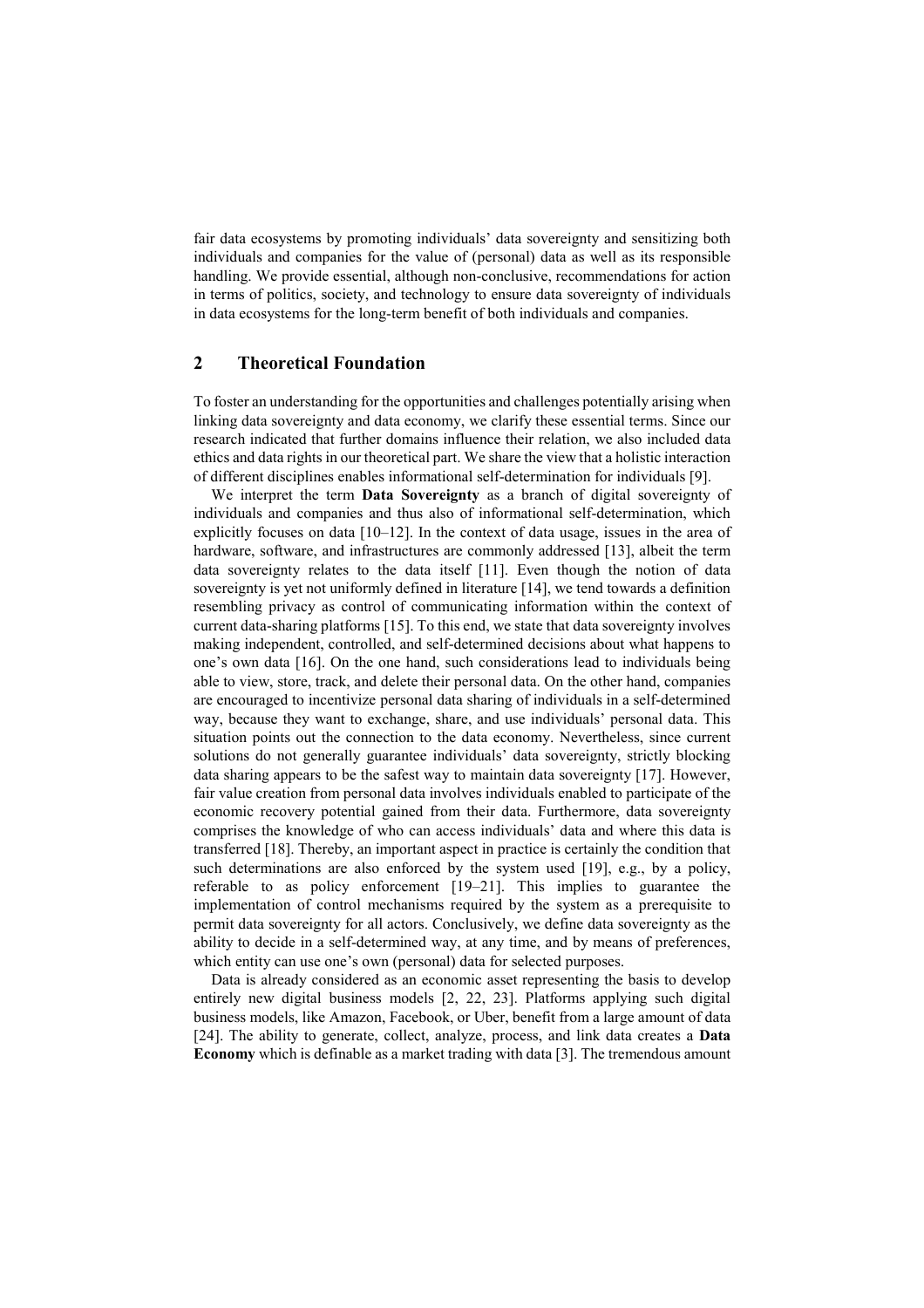of generated data is certain to increase exponentially in the future, accelerating the emergence of data ecosystems [25]. Naturally, personal data plays an important role in this process since this kind of information is increasingly applied to develop personalized products and services tailored to the individual. Noteworthy, an area of growing importance of the data economy is pricing personal data since a company is increasingly encouraged to reward individuals for sharing personal information due to their rising awareness for its value [26]. Thereby, individuals can be incentivized (non) monetarily. Both variants strengthen the position of the individual in data ecosystems.

Ethical issues also play an important role in linking of data sovereignty and data economy. **Data Ethics** is commonly considered as a subset of ethics examining and evaluating moral problems in data access and use [27, 28]. Data ethics aims to identify possible solutions to these moral problems and, consequently, to define a responsible handling of data [27, 28]. Companies are often criticized for misusing personal data and sharing it without sufficient consent given by individuals, causing mistrust among the latter. An example is the scandal of Facebook and Cambridge Analytica [29] which drew the attention of media and public towards data-driven companies aiming to use personal data for profit maximization. Discussions on data collection and usage practices appeared on blogs, social media platforms, and political discussions [30]. As a result, this scandal showed the critically of data economy and its mismatch between profit maximization and individuals' data sovereignty. To prevent data abuse and the subsequent creation of mistrust among individuals, the concept of corporate digital responsibility (CDR) arose following the example of corporate social responsibility [31]. CDR describes principles for the responsible handling of data by companies. Although legislation already defines provisions for handling personal data, for instance, the GDPR in Europe [32], but data ethics and CDR frequently exceed data protection. In addition, common values such as autonomy, transparency, responsibility, or explicability are considered important ethical pillars in today's (information) society [33]. Even though the criteria for the responsible use of digital technologies are already established, the hurdle exists in transferring these values to digital products or services. Likewise, individuals need to gain insights into a responsible handling of data to make ethical decisions related to their own data. In this context, the digital literacy describes not only the ability to use digital media but also aspects such as how to handle data responsibly or building awareness for data protection and safety issues [34–36]. Further, an important part of digital literacy is also the ability to understand one's role in data ecosystems and to assess threats and opportunities arising from being involved in these systems [37]. We consider this ability a crucial premise for data sovereignty.

**Data Rights** deal with legal issues related to data. Currently, there is no legal basis for ownership [16] or exclusive right to data in many countries. In German jurisdiction, according to § 90 of the German Civil Code, the owner of a non-physical object cannot be determined. However, a right to data can be granted selectively. A popular legal case is a database owner who 'owns' a self-created database according to §§ 87a ff. UrhG [38]. Furthermore, data can be the subject of contracts under the law of obligations [39]. This enables the creation of data markets where participants can offer, sell, and share their data, as well as obtain data themselves. If data is traded, the purchaser neither becomes the owner, due to a lack of data ownership regulations nor receives an absolute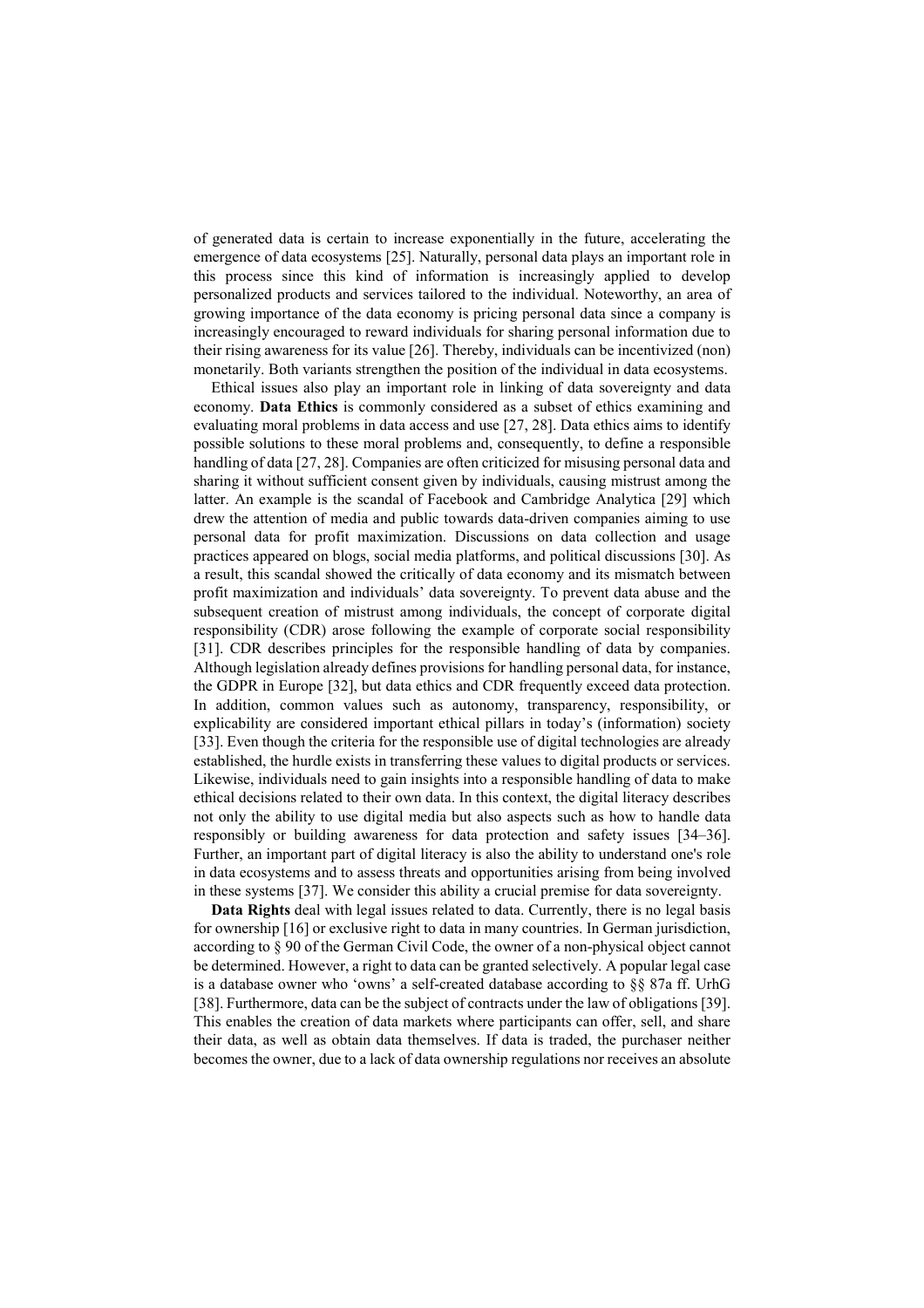legal position [40], and thus merely gains data access. When personal data is considered, the legal situation is determined by distinct laws for data protection [32]. For instance, in Europe, the GDPR provides binding instructions and restrictions for the legitimate handling of personal data. Vital restrictions are that, firstly, consent of a citizen must be obtained before processing its data and, secondly, the corresponding processing procedure must be dedicated to a specific purpose. Hence, the GDPR lays the foundation for informational self-determination and thus for the individuals' data sovereignty. However, the GDPR does not define an ownership right as well.

# **3 Research Methodology**

To answer the RQs, we opted for a **Design Thinking** approach. Design thinking can be described as a strategy to solve complex questions with the aid of multidisciplinary researchers [41–43]. In our study, an important advantage of design thinking is empathizing with the role of the target group [44], i.e., we focus on the role of individuals and companies. Furthermore, various process models of design thinking exist, facilitating the formation of our research design. A common model by HPI School of Design Thinking comprises an iterative process consisting of six phases with the opportunity to return to previous phases: understand, observe, define the point of view, ideate, prototype, and test [45]. We altered this original design by transforming the stated phases as follows to adjust the approach to our research purposes: *Awareness Building*, *Knowledge Building*, *Point of View*, *Ideate*, *Concept Development*, and *Validation*. These adaptations were essential due to our approach to a conceptual research methodology instead of a rather technical procedure commonly used in design thinking. Specifically, we applied literature analyses in the first two phases while changing phases five and six from a prototyping focus to concept developments and plenum discussions. The adapted iterative approach is shown in Figure 1 with an embedded loop from the last to the first phase to support an agile research process.



**Figure 1**. Methodology based on a design thinking process with six phases [45]

Our research group consisted of 14 members with different research foci, encompassing the authors and three additional participants. We classified those foci as follows: data sovereignty (6 members), data economy (4), data ethics (3), and data rights (1). Each researcher passed our methodology at least once but typically multiple times to find appropriate concepts contributing our RQs. By starting at *Awareness Building*, the researchers developed their own understanding for possible tensions related to our domains described in Section 2. Subsequently, in the second phase, the researchers applied individual methods of *Knowledge Building*, typically a structured or unstructured literature analysis within their research fields, to acquire comprehensive information about potential tensions. This phase deviated among researchers, due to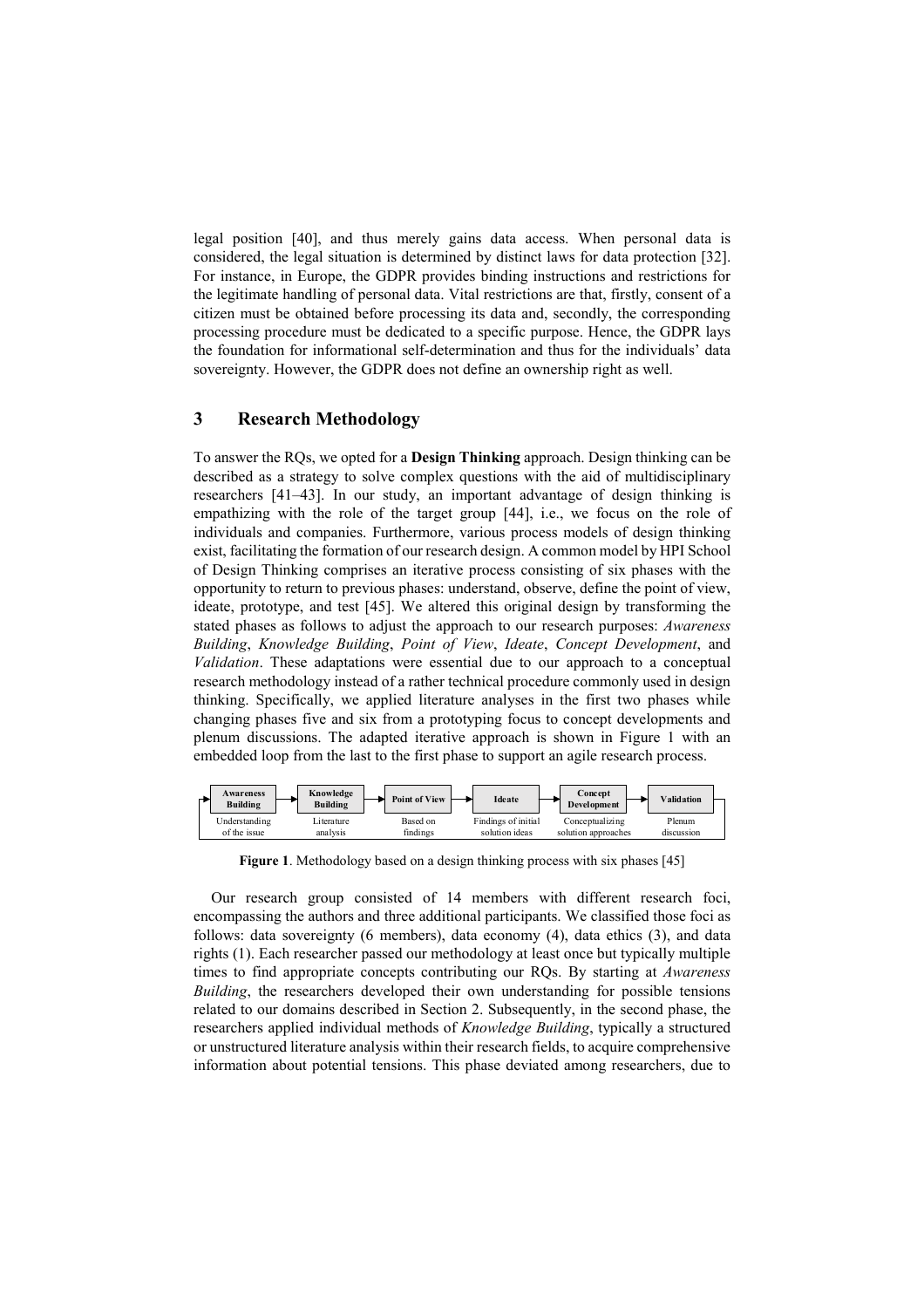differences in terms of existing expertise. After that, each researcher formed an own *Point of View*, based on the accumulated findings from previous phases. Consequently, in the phase of *Ideate*, the researchers relied on their rather subjective insights gained to generate various ideas. These first ideas were transformed into concrete areas of tension and appropriate solution approaches in the following *Concept Development* phase. Each researcher handled the five phases explained so far independently. However, the final phase of *Validation* was carried out in focus groups with all members involved. In this context, we adapted the parameters to guide focus groups based on recommendations of Merton and Kendall [46]. This particularly includes the necessity to address the existence of specific experiences of participants in the focus group about the topic under investigation and their systematic exploration [46]. Noteworthy, the applied method is suited if the researcher aims to obtain a multitude of eventually divergent perspectives about a selected topic in order to capture the issue at hand as holistically as possible [47, 48]. This was especially useful in our *Validation* phase. We gained the following advantages of focus groups for our research. Firstly, we accumulated insights into different understandings of researchers related to a given topic in terms of specific areas of tension and solution approaches. Secondly, researchers could alter their initial understandings due to plenum discussions [49]. The discussion with all members involved in the *Validation* phase resulted in new findings within the interdisciplinary research group in each iteration. After an iteration, members returned to the first phase of *Awareness Building* considering insights from the focus group. In the plenum discussions, we used recommended collaborative tools such as digital whiteboards or presentations to support our research process [44]. After the plenum discussion in the third iteration, our research process terminated as there was a high perceived congruence among all researchers in terms of identified concepts for areas of tensions and solution approaches.

#### **4 Results**

Through multiple iterations of our research methodology, we conceptualized ten areas of tension arising in the intersection of data economy and data sovereignty. Our final results are briefly summarized in Table 1, representing our answer to RQ1. In the following, we explicate them in more detail.

If a subject cannot be identified within a cluster, the subject has **Anonymity** in this particular cluster [50]. Due to legal restrictions for handling personal data [32], many companies anonymize personal data to be less restricted in processing and, consequently, enhance their data availability. By unlinking the connection between individuals and their data, it appears to be complicated to remunerate the individual after several processing steps. This aspect is conflictive with our notion of data sovereignty, since it requires the individuals being able to orchestrate their data stored in data ecosystems or any other environment provided by the data processor.

In communication technology, a carrier-wave is defined by a certain frequency modulated with a signal to transmit encoded data. This physical principle can be observed in data sharing processes. That is, since every individual behaves similar to a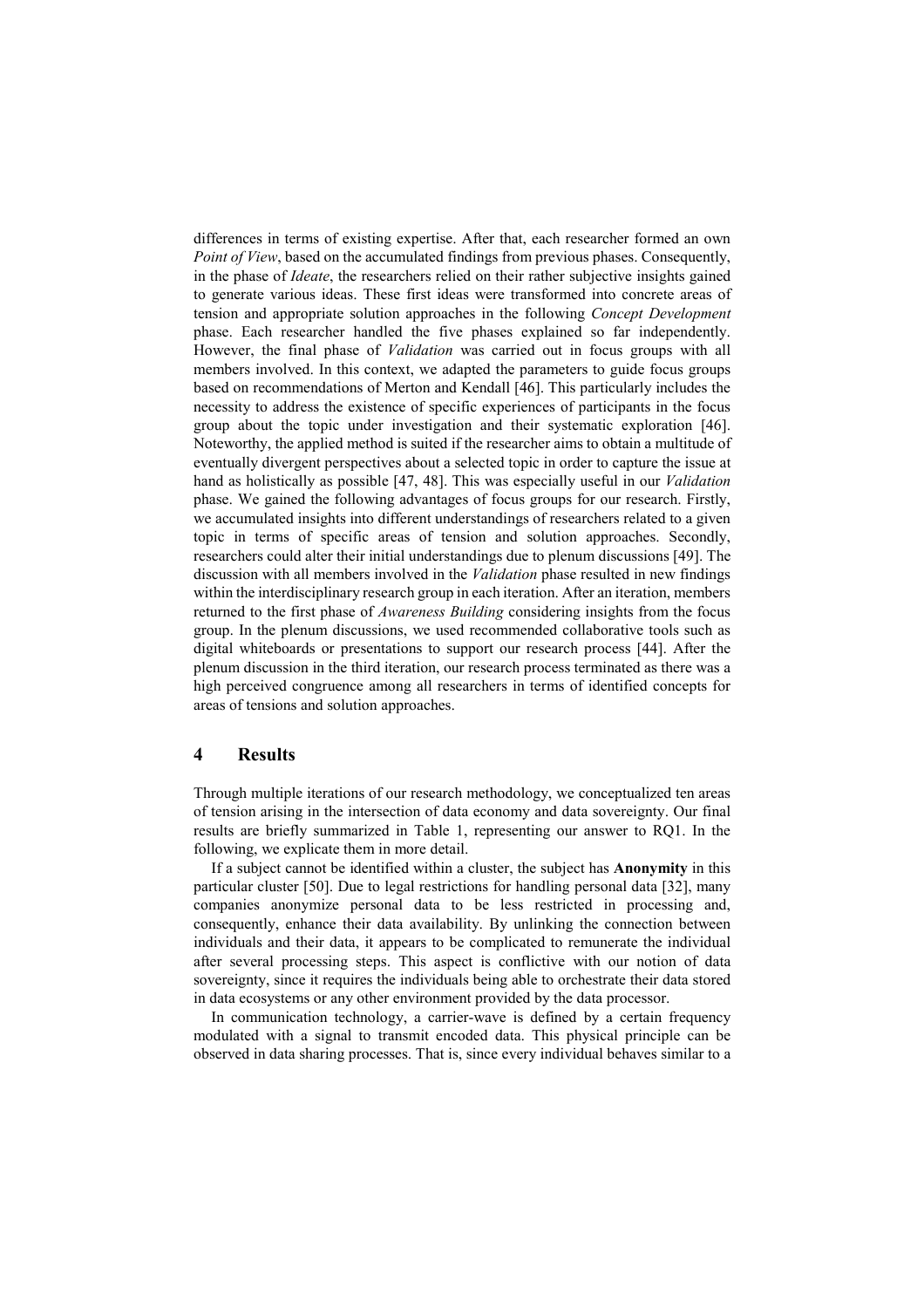carrier-wave transmitting various information intentionally or unintentionally, frequently sharing more data than actually intended. We refer to this phenomenon as **Carrier-Wave Principle** [51]. Accordingly, companies can extract more information of personal data than individuals have intended and are aware of, resulting in the disclosure of information which they might not want to reveal (e.g., information from genome data [52]). Additionally, new technology evolves that is increasingly able to leach more information from the same data than past technologies. As a consequence, it becomes more difficult to predict which kind of information can be gained from a given dataset. Hence, a data sharing decision can be compromised in the future.

**Table 1**. Areas of Tension

| <b>Area of Tension</b>       | <b>Description</b>                                                                                                                                                                                                                                                                                  |
|------------------------------|-----------------------------------------------------------------------------------------------------------------------------------------------------------------------------------------------------------------------------------------------------------------------------------------------------|
| <b>Anonymity</b>             | Companies tend to anonymize data to avoid legal restrictions.                                                                                                                                                                                                                                       |
|                              | This can be conflictive with our notion of data sovereignty<br>since the data source is unknown and cannot be remunerated                                                                                                                                                                           |
|                              | for sharing its data.                                                                                                                                                                                                                                                                               |
| Carrier-Wave                 | Sharing data indirectly provides more information than initially                                                                                                                                                                                                                                    |
| Principle                    | intended due to future technological progress [51]. Thus,                                                                                                                                                                                                                                           |
|                              | companies extract more information than citizens are aware of.                                                                                                                                                                                                                                      |
| <b>Data Processing</b>       | Most companies offer individuals little to no insights into or<br>influences in their data processing procedures [53, 54].                                                                                                                                                                          |
| Intangibility                | Since data is not a physical asset, it requires separate economic<br>and ownership consideration [55].                                                                                                                                                                                              |
| <b>Lock-In Effects</b>       | Companies want to lock users in their ecosystems [54, 55], e.g.,<br>due to the number of users denotes an important aspect for the<br>success. Hence, companies are incentivized to limit citizens'<br>ability to switch platforms or services sovereignly.                                         |
| Manipulation                 | To increase profit margins, companies might manipulate<br>individuals' sovereign behavior in order to align it with<br>company objectives [54, 58], also referable to as nudging [59].                                                                                                              |
| <b>Mistrust</b>              | Emerging knowledge about manipulation and data scandals<br>result in mistrust among individuals. Hence, individuals could<br>hesitate to share their data in data ecosystems [60].                                                                                                                  |
| <b>Privacy Paradox</b>       | It describes the phenomenon of individuals stating a claim to<br>data privacy or protection, albeit sharing carefree personal data<br>without concerns [61]. Companies benefit from the privacy<br>paradox because they receive more data than intended.                                            |
| <b>Responsibility</b>        | The use of data implies responsibility for the handling of this<br>data [27]. Consequently, data sovereignty requires knowledge<br>about one's own data and tactics for responsible handling.<br>However, most companies do not take over this responsibility,<br>although they use citizens' data. |
| Unraveling<br><b>Effects</b> | Data sovereignty of one individual can have implications for<br>another individual's data sovereignty or influence the ability of<br>sovereignly deciding upon personal data sharing in data<br>ecosystems [16].                                                                                    |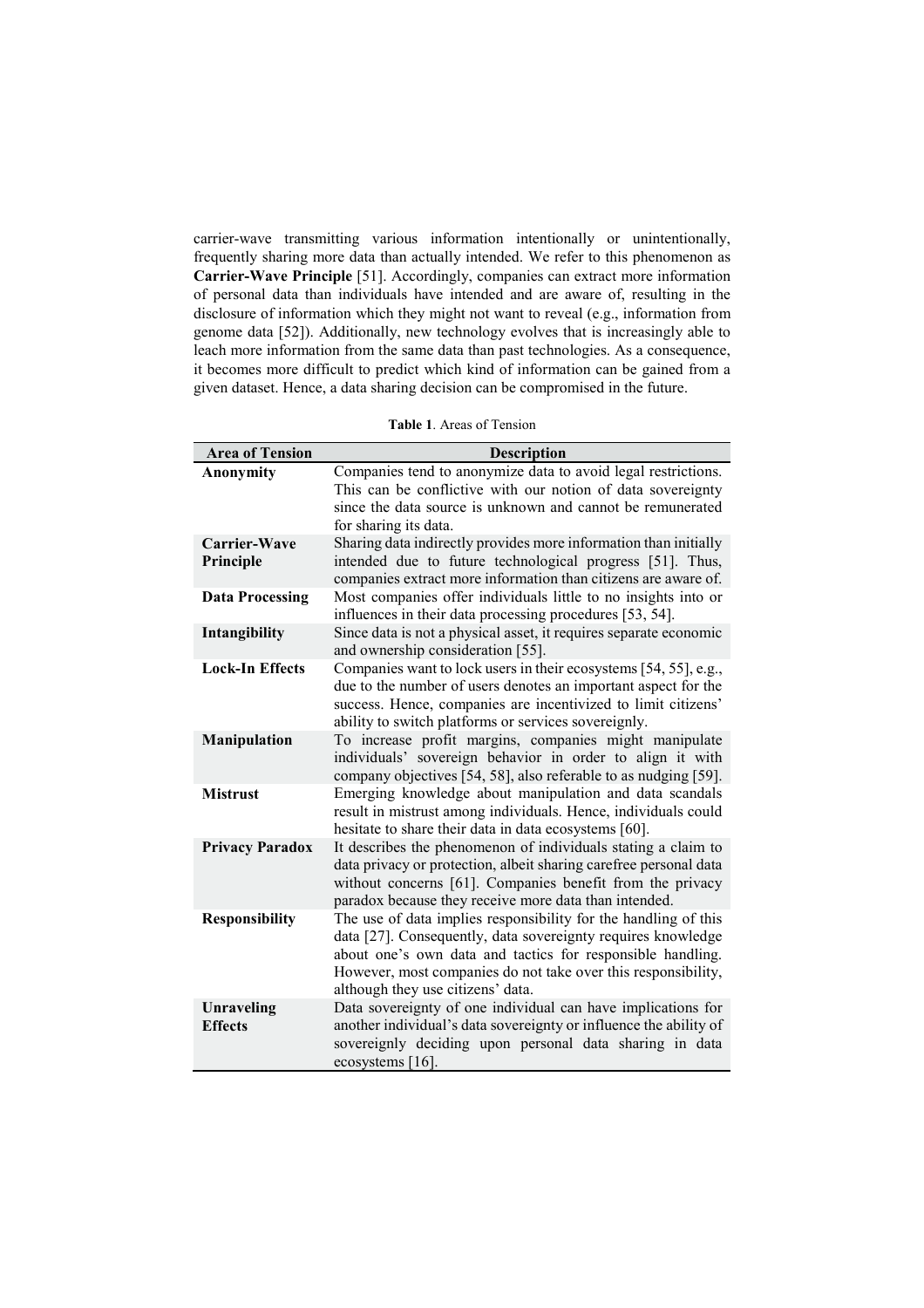In the context of **Data Processing**, in data collection as the initial phase, data is made accessible and is generated by companies [62]. Analytical procedures, especially artificial intelligence as a service [63] or deep learning algorithms [64], require a pool of high qualitative data. Subsequently, in the phase of information creation, information is extracted from data relying on the created data collection [62]. Lastly, in the phase of value creation, the extracted information is shared, combined, and used by data consumers to develop novel business models built upon product and service innovations which basis is given by the extracted information [62]. However, most platform ecosystems offer individuals hardly any insights into their data processing operations [53, 54]. Consequently, both sovereignty in and transparency of data usage are highly limited from the individual's perspective.

Another challenge is **Intangibility** of data. Since data is not a physical asset, it is denoted as intangible and thus requires separate economic and ownership consideration [55]. For instance, data can be copied, used multiple times by different actors without any depreciation in value, and is neither affected by wear nor aging [55]. Moreover, value of data depends on its timeliness, which means that outdated information is usually worthless. This implies that data ecosystems must define boundaries within the shared data can only be used as contracted. Furthermore, there must be a link between individuals and their data in order to be sovereign and remunerated. To this end, clearly defined ownership is required from a legal perspective, but there is yet no property right on data [65]. This ambiguity in terms of data rights impedes data platforms from growing even faster than they already do.

**Lock-In Effects** refer to the unwillingness or the inability of users, respectively, to switch services, platforms, or products sovereignly due to high switching costs [56, 57]. These costs are not just comprised by money, but also encompass time expenditures or general platform issues whereas the latter can be subdivided into three main aspects: the number of platform users not reaching a critical amount (i.e., less personal network effects), the risk of losing combined information of shared data over time, and a low degree of interoperability with respect to alternative solutions [17, 66]. Thereby, the number of users denotes an important aspect for platform success, since the value of information is mainly determined by the ability to link different pieces of data. To this end, companies want to bind users to their platforms or services. Using various services from the same company, the generated values are rising and, as a result, lock-in effects are amplified [67]. Therefore, data sovereignty is compromised when high switching costs impede users from moving to other platforms or service providers.

In order to maximize the revenue generated from monetizing data, companies have an incentive to collect as much data as possible from citizens [67]. This predisposition may tempt companies to the **Manipulation** of individuals' behavior in order to align it with company objectives [54, 58, 68], referable to as nudging [59]. Hence, manipulation contradicts informational self-determination and data sovereignty. As long as companies have a strong incentive to manipulate individuals' decision-making for the sake of collection more data, data sovereignty is impaired. A common example for user manipulation is to place a privacy notice on a website leading to the conviction of users that the website's data protection standard is reliable [69].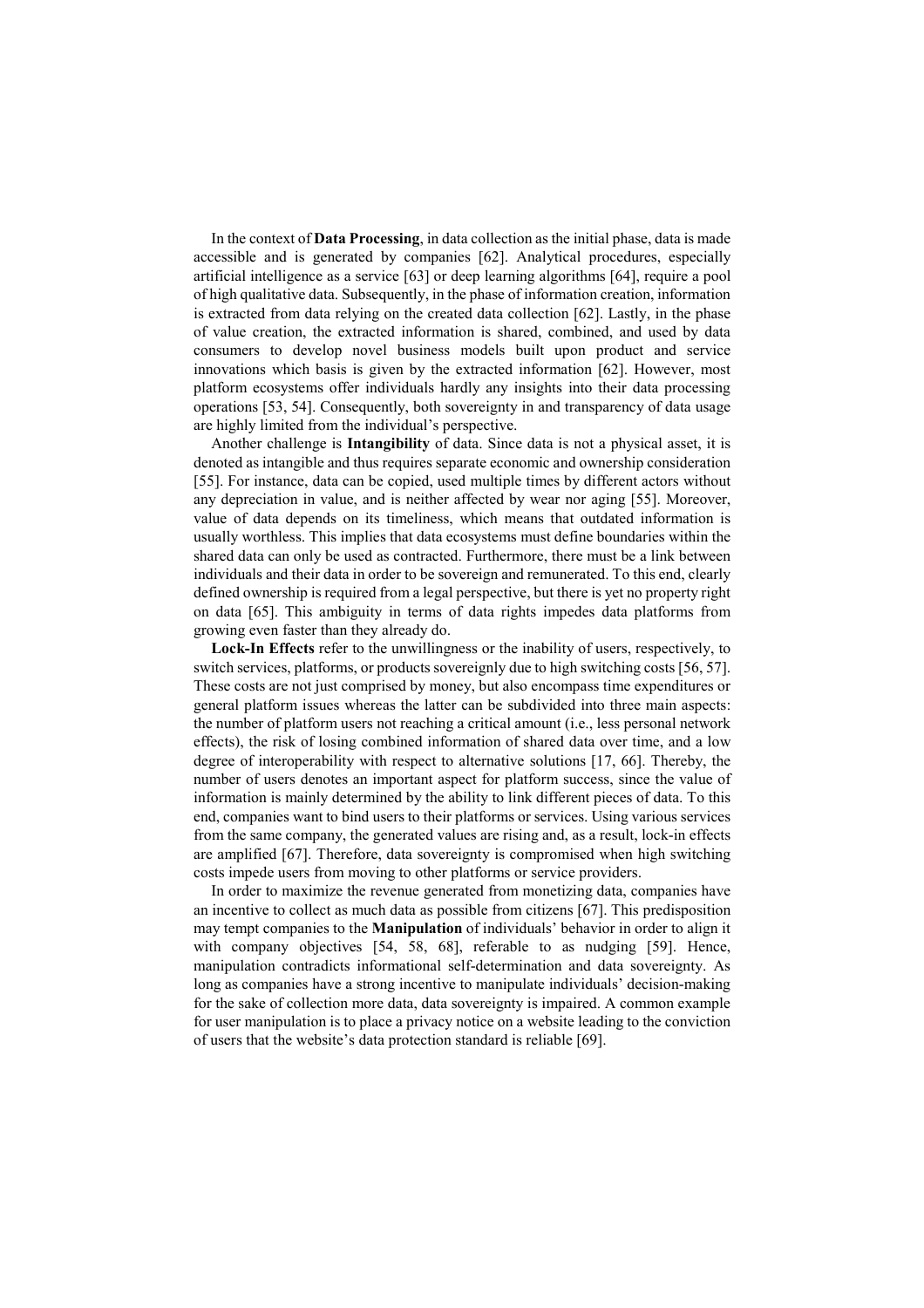The success of data ecosystem depends on the amount of data gathered [22, 23, 67]. Consequently, companies have an interest in citizens continuously contributing to their ecosystem. However, emerging knowledge about manipulation techniques results in **Mistrust** among individuals as shown, for instance, by the Facebook and Cambridge Analytica scandal [70]. This misconduct in handling personal data attained high popularity and pointed out the need for enhanced protection of personal data. Such scandals increase individuals' distrustfulness and thus strengthen reluctance concerning sharing personal data [60]. Ultimately, mistrust hinders the success of data ecosystems depending on high amounts of data being (sovereignly) shared.

A situation in which an individual states a claim to data privacy and data protection, respectively, albeit sharing personal data at the same time without concerns is referred to as the **Privacy Paradox** [61]. There are several reasons why this phenomenon exists [71]. Firstly, it is manifested in the human behavior by weighing both the benefits and the risks of data disclosure, commonly referred to as privacy calculus [72]. Secondly, cognitive biases influence the assumed risk-benefit calculation of users [73, 74]. For example, users apply mental models favoring benefits [75]. These mental models are heuristics and, for instance, include shortcuts to ease decision-making in situations perceived by the individual as being too extensive for rational risk-benefit calculation. Thirdly, users might not have enough information to behave in a privacy-preserving way to protect their personal data [76]. The privacy paradox describes a tension, because it indicates individuals do not act carefully with their data and therefore, exercising data sovereignty may overwhelm them. Additionally, companies might want to perpetuate this phenomenon, so they still receive data from citizens who would not share data if more information about the data usage were available. Hence, the privacy paradox favors data economy over data sovereignty.

The orchestration of data by an entity involves the entity's **Responsibility** for the handling of this data. But data scandals show that companies are not fulfilling this responsibility [29]. However, the GDPR determines how companies have to handle personal data and thus assigns them the responsibility for the safety and security of personal data used [32]. In addition, individuals must be aware of how to handle own data responsibly if they want to be sovereign in data ecosystems.

Finally, we define **Unraveling Effects** as an individuals' data sovereignty compromising the data sovereignty of another individual [16]. For instance, sharing health information with an insurance company in exchange for lower monthly fees leads to a more detrimental price model for other consumers. In an extreme case, there are individuals in a data ecosystem who disclose their entire personal data to optimize their economic profit while other individuals do not reveal their personal data at all. Subsequently, data platform providers possessing personal data of the first group can analyze this data in a way to infer characteristics about a second group by means of generalizing results from a representative sample of data [77]. Hence, a platform provider can bypass data sovereignty of individuals by inferring their characteristics from using data of others. Ultimately, an individual may feel compelled to share data because not sharing data might directly results in detrimental treatment [77].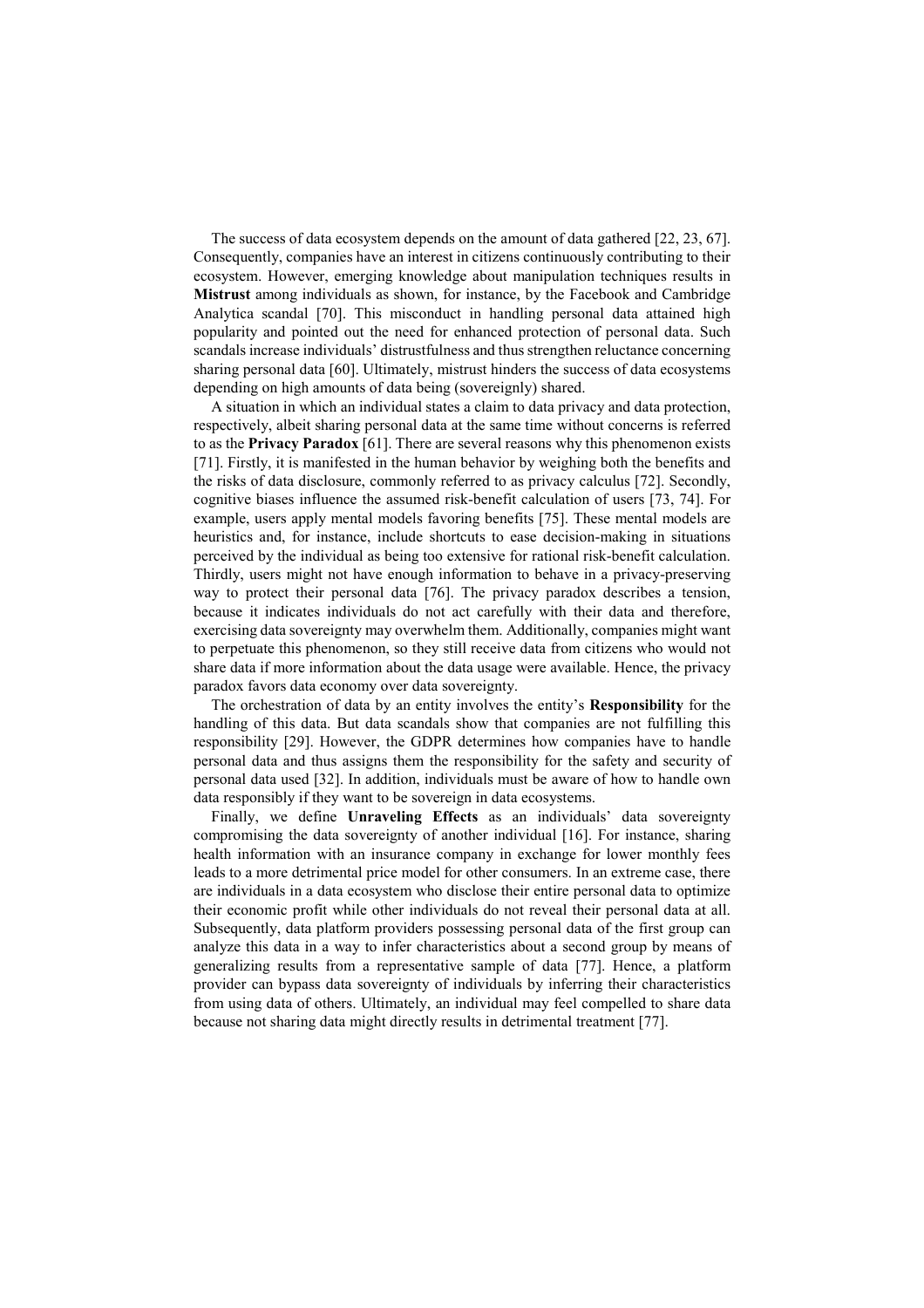# **5 Discussion and Implications**

To strengthen the individual's position in data ecosystems for the benefit of both individuals and companies, solutions are required resolving or at least emasculating the identified areas of tension. Therefore, we propose initial solution approaches and answer RQ2. An overview of our solution approaches is shown in Table 2.

| <b>Area of Tension</b>        | <b>Solution Approaches</b>                             |
|-------------------------------|--------------------------------------------------------|
| Anonymity                     | pseudonymization, raw data sharing                     |
| <b>Carrier-Wave Principle</b> | contracts, expiration date, policies                   |
| <b>Data Processing</b>        | certification, data governance, data provenance,       |
|                               | policies, remuneration, transparency                   |
| Intangibility                 | contracts, data ownership, data provenance, policies   |
| <b>Lock-In Effects</b>        | data portability                                       |
| <b>Manipulation</b>           | certification, code of conduct, policies, transparency |
| <b>Mistrust</b>               | certification, policies, transparency                  |
| <b>Privacy Paradox</b>        | digital literacy, UX design                            |
| <b>Responsibility</b>         | certification, digital literacy, GDPR, transparency    |
| <b>Unraveling Effects</b>     | digital literacy, transparency                         |

**Table 2**. Solution Approaches

When considering the challenges of **Anonymity**, there is a less restrictive mechanism called pseudonymization [78, 79]. In pseudonymization, an intermediary instance is applied to assign data to the original data source while, at the same time, enabling data processing for the data consumer. This intermediary instance might be a data trustee or the platform owner. With the concept of pseudonymization, individuals can be identified and thus remunerated for their shared data. Furthermore, empowering individuals to sharing their raw data sovereignly is also an opportunity.

The **Carrier-Wave Principle** can be solved by enabling the deletion of data by the individual or adding an expiration date for data, which might be anchored in usage policies included in the aforementioned contracts. Expiration dates enable the automatic deletion of shared data after a certain period. Therefore, a time constraint on data access and usage prevents uncertainty concerning future technologies.

To guarantee data sovereignty for the individual in **Data Processing** and to remunerate the data sharing, it is necessary to consider tracing back the individual as initial data source. However, the increasing number of refinement steps within a datadriven value chain complicates proper data provenance tracking [80]. Additionally, the continuous sharing and refinement of data may influence the ownership role, because the claim of the individual on the final product after multiple refinements is questionable. We ascertained that a promising solution must consider mechanisms to trace back and remunerate the individual that contributed to the final product for as long as possible. Furthermore, data governance aspects must define processing steps, where remuneration claims are transferred. By means of such mechanisms, the individual as data source receives remuneration for its data but may lose claims after specific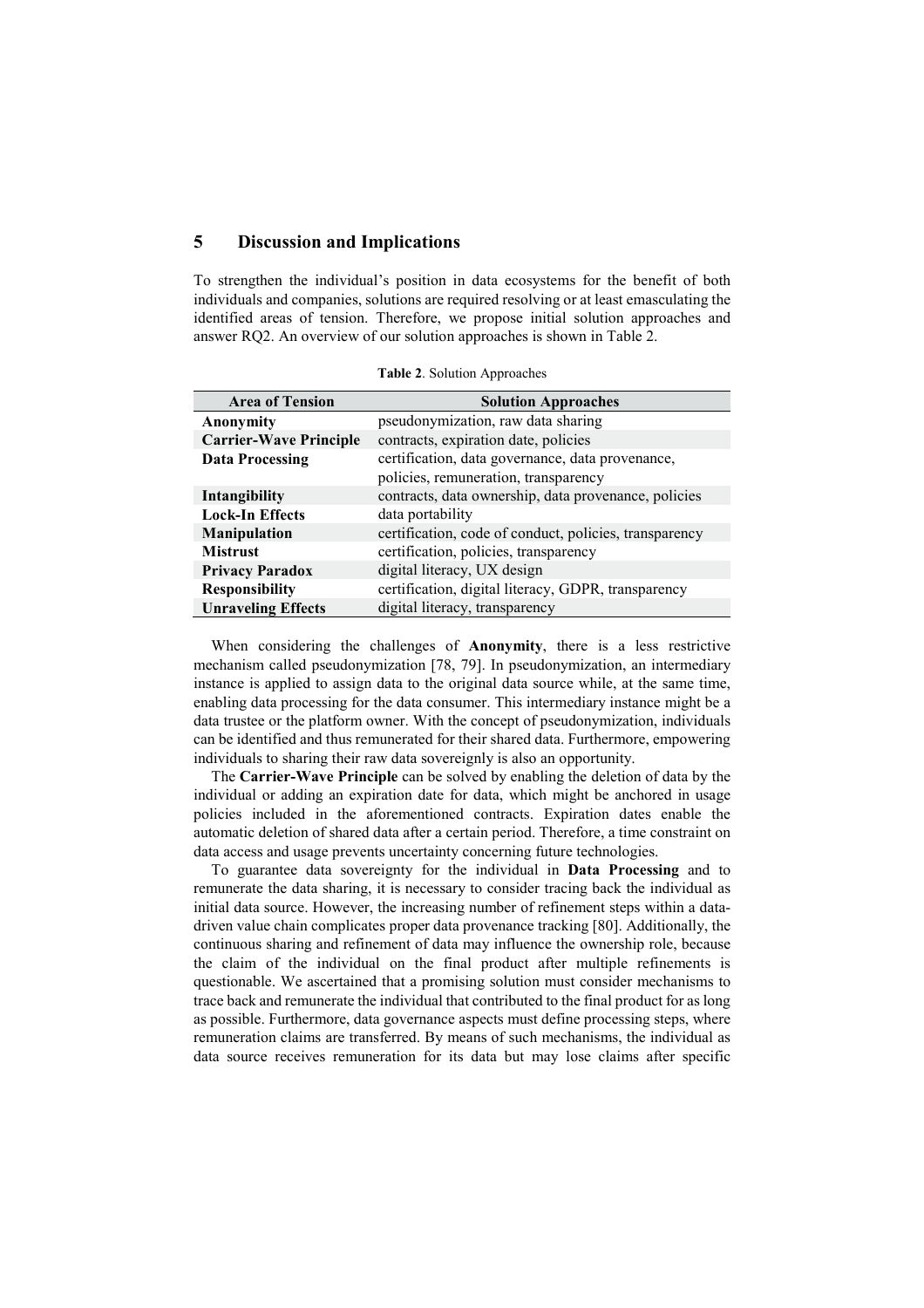refinement steps. Hence, it is vital to ensure transparency in data processing and enforcement of individuals' preferences and policies. A trustworthy authority can certify data processing steps to foster transparency and trust.

**Intangibility** addresses a missing property right on data [65]. This lack of legal clarity results in (digital) contracts as the main opportunity to systematically share data. In such contracts, both the data source and the data consumer negotiate data usage and access policies applied to the underlying data, but without the data recipient becoming the data owner from a legal perspective. Both parties have to be complaint to the conditions they agreed upon, so that enable the data consumer to use the purchased data. We identified literature suggesting a simple kind of immaterial property right (e.g., data ownership) as an enabler for individuals' data sovereignty in data ecosystems [81] based on clearly defined regularities allowing for consistently tracking the data source. Nevertheless, we suggest contracts as mandatory starting points of data sharing.

**Lock-In Effects** hinder individuals from changing platforms. A solution to this area of tension requires data sharing ecosystems emphasizing transparency, availability, openness, and, consequently, mobility of data across its boundaries (i.e., data portability [32, 82]). Transferring information by connecting data to another platform is complicated, but easier in terms of an interoperable and standardized approach to data portability. Thus, data portability represents a solution to reduce switching costs and to foster data sovereignty in data economies.

To avoid **Manipulation** by companies, data ecosystems need to provide a high level of transparency in data processing to comprehend promises of data sovereignty. A system must ensure that the conditions and obligations attached to data by individuals are obeyed and data processing entities adhere to designed codes of conducts. This could implemented by means of certifications and usage policies.

Enabling individuals to view, store, track, alter, and delete their data being stored by on platforms permanently and consistently, strengthens data sovereignty and, consequently, reduces **Mistrust**. Such transparency is an opportunity for companies to build trust with individuals since they trust ecosystems that clearly communicate how data sovereignty is ensured [27, 83]. Another possibility is to use certified control mechanisms (e.g., policies) or infrastructures provided by trustworthy authorities to build trust among individuals. Finally, we state that companies must build trust of individuals to create a successful data ecosystem, while effectively counteracting the corresponding reluctance of sharing data by means of appropriate methods.

To avoid the **Privacy Paradox**, we suggest fostering individuals' digital literacy to increase their awareness about the intrinsic value of their personal data. Since the mere facilitation of digital literacy is surely not enough to strengthen data sovereignty of individuals decisively, we propose novel and user-friendly applications. Examples are clearly arranged user interfaces (i.e., UX design) and fine granular consent mechanisms to manage data sharing, e.g., by means of privacy icons or similar user aids.

Regarding the identified area **Responsibility**, certifications by trusted third parties can be a mechanism to demonstrate efforts on responsibilities of companies. However, knowledge about a responsible handling of one's own data is required to provide individuals with tools that empower them to be sovereign over their data. Considering a holistic approach to data sovereignty of individuals, skills of digital literacy are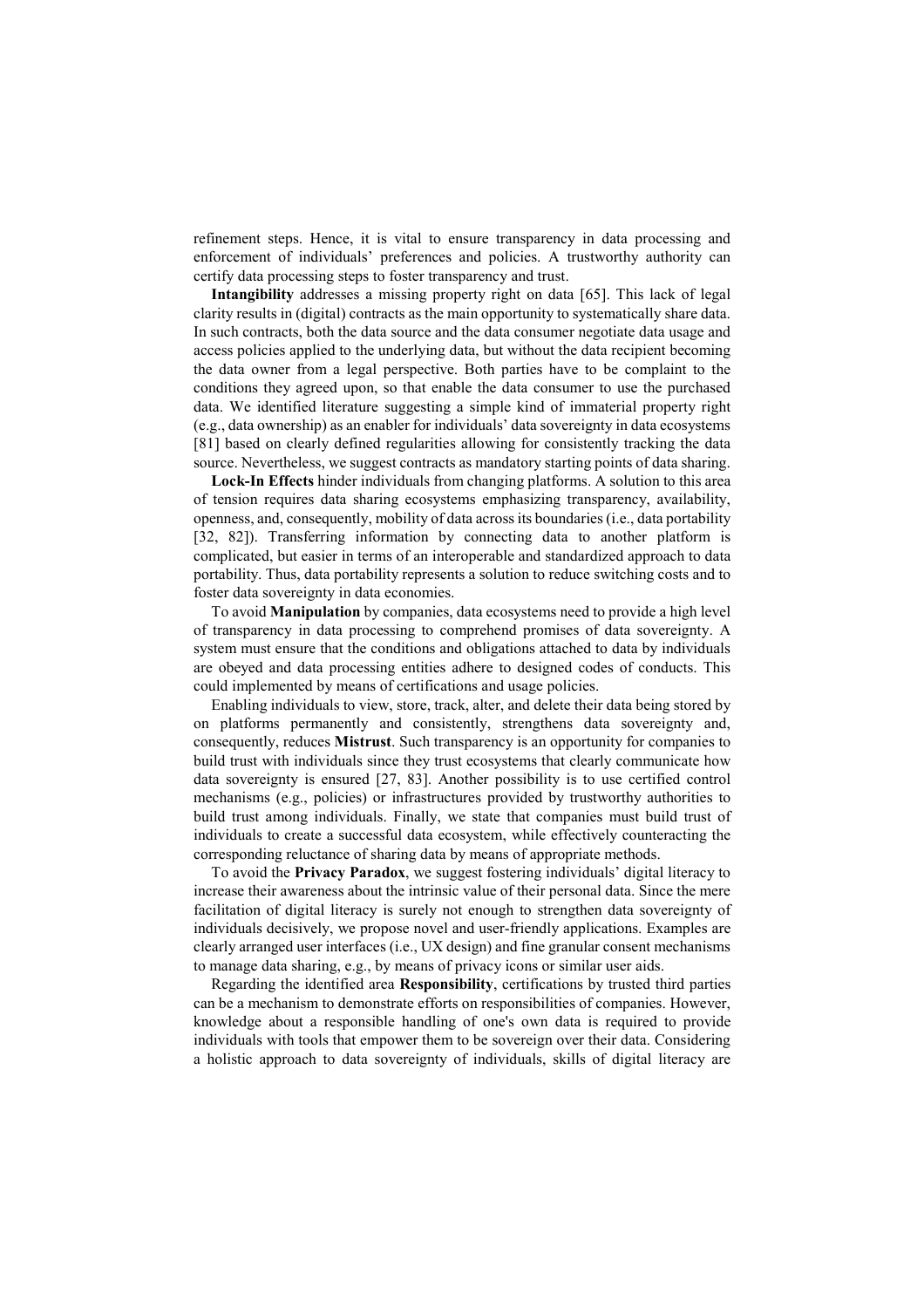essential as well, as individuals are currently hardly aware of the value concerning their personal data [84]. Such an awareness is important for making responsible decisions about data. To this end, individuals must be properly informed about implications accompanied with sharing (personal) data.

Since the identification of the types of data affected by **Unraveling Effects** is challenging, a consideration is required which data can be shared safely by an individual and when consent of other individuals might be required prior to sharing [85]. Basically, providers of data ecosystems should point out to the individuals the implications of disclosing their own data. After that, it is in the responsibility of both companies and individuals to handle data in an ethically and morally manner. However, avoiding unraveling effects entirely seems impossible, since both inside and outside of data ecosystems decisions made by individuals affect others.

### **6 Conclusion and Outlook**

We identified challenges arising when bringing together data sovereignty and data economy, resulting in ten distinct areas of tension. These areas represent hurdles for the emergence of fair data ecosystems. Though, we state that data sovereignty and data economy are linkable if a platform succeed in implementing appropriate measures. To support in the conceptualization of such measures, we propose initial solution approaches that represent first recommendations for action in terms of politics, economy, society, and technology in order to resolve the identified issues. We contribute to data ecosystem research as we identified challenges for individuals' data sovereignty and provide a set of conceivable directions to search for possible solutions.

Since we focused on the domains introduced in Section 2 to identify areas of tension, our research is limited in terms of considered literature. This naturally results in both a topical bias and a certain degree of incompleteness regarding our results. Furthermore, we faced subjectivity issues in concept elicitation from literature. However, we counteracted this problem by conducting plenum discussions and validating concepts in focus groups. In addition, we mainly relied on desk research, which inevitably means that our results built on what was publicly available. Though, we state that the limitations do not diminish the validity and meaningfulness of our results to a considerable extent albeit they emphasize that we only provided a snapshot on the broad topics of data sovereignty and data economy.

Future research should focus on examining the areas of tension in-depth to elaborate more concrete solution approaches to develop data ecosystems perceived as fair from the viewpoint of individuals and companies. Ultimately, the objective must be to entangle data sovereignty and data economy in practice and to contribute to a trustworthy, liberal, and fair information society.

# **7 Acknowledgement**

This research was carried out in the DaWID project funded by the German Federal Ministry of Education and Research (BMBF; funding reference number: 16SV8381).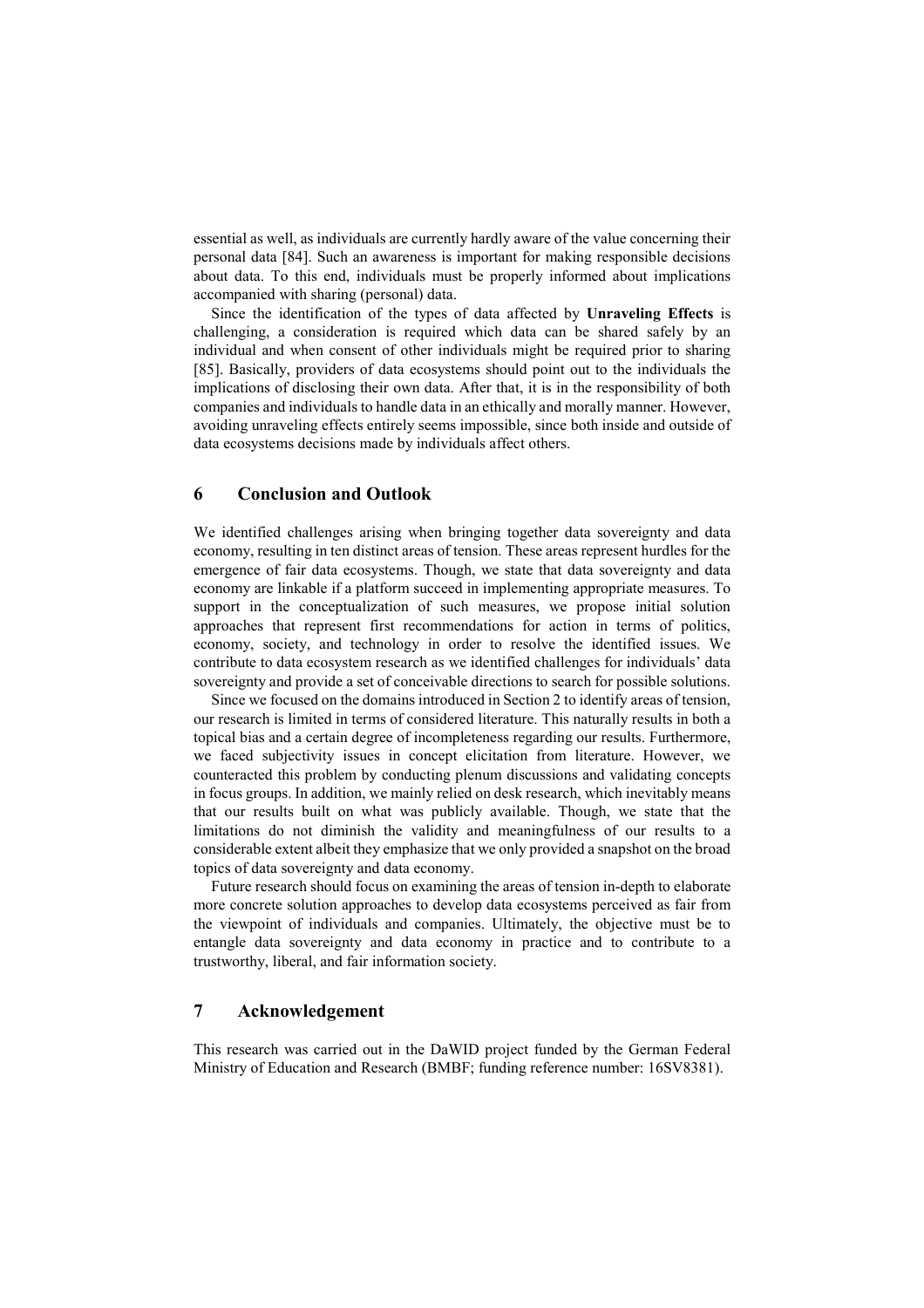# **References**

- 1. Dong, X., Guo, B., Duan, X., Shen, Y., Zhang, H., Shen, Y.: DSPM: A Platform for Personal Data Share and Privacy Protect Based on Metadata. In: 2016 13th International Conference on Embedded Software and Systems (ICESS), pp. 182–185. Conference Publishing Services, IEEE Computer Society, Los Alamitos, CA (2016). doi: 10.1109/ICESS.2016.10
- 2. World Economic Forum: Personal Data: The Emergence of a New Asset Class. Geneva, CH (2011)
- 3. S. Oliveira, M.I., Barros Lima, Glória de Fátima, Farias Lóscio, B.: Investigations into Data Ecosystems: a systematic mapping study. Knowledge and Information Systems, vol. 61, 589–630 (2019). doi: 10.1007/s10115-018-1323-6
- 4. Opher, A., Chou, A., Onda, A. and Sounderrajan, K.: The Rise of the Data Economy: Driving Value through Internet of Things Data Monetization. A Perspective for Chief Digital Officers and Chief Technology Officers (2016), https://www.ibm.com/downloads/cas/4JROLDQ7, (Accessed: 29.04.2021)
- 5. Federal Statistical Office of Germany (Destatis): Private Haushalte in der Informationsgesellschaft - Nutzung von Informations- und Kommunikationstechnologien. Fachserie 15 Reihe 4 - 2020 (2021), https://www.destatis.de/DE/Themen/Gesellschaft-Umwelt/Einkommen-Konsum-Lebensbedingungen/IT-Nutzung/Publikationen/Downloads-IT-Nutzung/private-haushalte-ikt-2150400197004.pdf, (Accessed: 05.11.2021)
- 6. Liu, Q., Safavi-Naini, R., Sheppard, N.P.: Digital Rights Management for Content Distribution. In: Proceedings of the Australasian Information Security Workshop Conference on ACSW Frontiers 2003 - Volume 21. ACSW Frontiers '03, pp. 49–58. Australian Computer Society, Inc, AUS (2003)
- 7. Jones, W.: Personal Information Management. Ann. Rev. Info. Sci. Tech., vol. 41, 453–504 (2007). doi: 10.1002/aris.2007.1440410117
- 8. Lauf, F., Scheider, S., Meister, S., Radic, M., Herrmann, P., Schulze, M., Nemat, A.T., Becker, S.J., Rebbert, M., Abate, C., et al.: Data Sovereignty and Data Economy—Two Repulsive Forces? Fraunhofer Institute for Software and Systems Engineering ISST, Dortmund (2021). doi: 10.24406/isst-n-634865
- 9. Meister, S., Otto, B.: Digital Life Journey. Framework for a self-determined life of citizens in an increasingly digitized world (basic research paper). Dortmund (2019). doi: 10.24406/ISST-N-559377
- 10. Adonis, A.A.: Critical Engagement on Digital Sovereignty in International Relations: Actor Transformation and Global Hierarchy. Global: Jurnal Politik Internasional, vol. 21, 262–282 (2019). doi: 10.7454/global.v21i2.412
- 11. Couture, S., Toupin, S.: What does the notion of "sovereignty" mean when referring to the digital? New Media & Society, vol. 21, 2305–2322 (2019). doi: 10.1177/1461444819865984
- 12. Boris Otto: Digitale Souveränität: Beitrag des Industrial Data Space. Fraunhofer-Gesellschaft zur Förderung der angewandten Forschung e.V., Munich (2016). doi: 10.13140/RG.2.2.35125.68321
- 13. Aydin, A., Bensghir, T.K.: Digital Data Sovereignty: Towards a Conceptual Framework. In: 2019 1st International Informatics and Software Engineering Conference (UBMYK), pp. 1– 6 (2019). doi: 10.1109/UBMYK48245.2019.8965469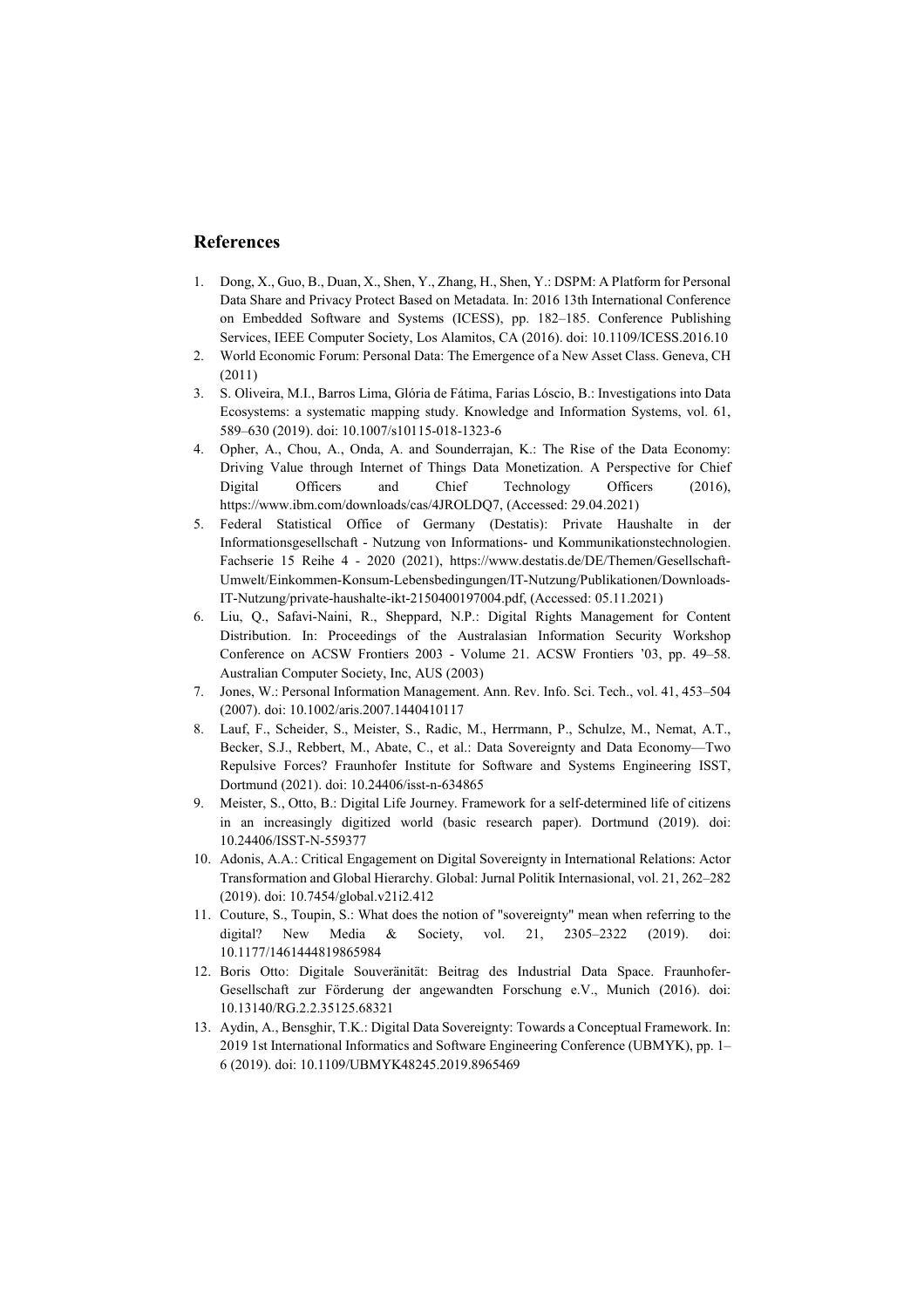- 14. Hummel, P., Braun, M., Tretter, M., Dabrock, P.: Data sovereignty: A review. Big Data & Society, vol. 8, 205395172098201 (2021). doi: 10.1177/2053951720982012
- 15. Westin, A.F.: Privacy And Freedom. Washington and Lee Law Review, vol. 25 (1968)
- 16. Hummel, P., Braun, M., Augsberg, S., Dabrock, P.: Sovereignty and Data Sharing. ITU Journal: ICT Discoveries, vol. 1 (2018)
- 17. Filippi, P. de, McCarthy, S.: Cloud Computing: Centralization and Data Sovereignty. European Journal of Law and Technology, vol. 3 (2012)
- 18. Posch, R.: Digital sovereignty and IT-security for a prosperous society. In: Werthner, H., van Harmelen, F. (eds.) Informatics in the Future, pp. 77–86. Springer, Cham, CH (2017). doi: 10.1007/978-3-319-55735-9\_7
- 19. Bartsch, J., Dehling, T., Lauf, F., Meister, S., Sunyaev, A.: Let the Computer Say NO! The Neglected Potential of Policy Definition Languages for Data Sovereignty. In: Friedewald, M., Kreutzer, M., Hansen, M. (eds.) Selbstbestimmung, Privatheit und Datenschutz. Gestaltungsoptionen für einen europäischen Weg. Springer Fachmedien Wiesbaden (2022)
- 20. Han, W., Lei, C.: A survey on policy languages in network and security management. Computer Networks, vol. 56, 477–489 (2012). doi: 10.1016/j.comnet.2011.09.014
- 21. OASIS: eXtensible Access Control Markup Language (XACML) Version 3.0, http://docs.oasis-open.org/xacml/3.0/xacml-3.0-core-spec-os-en.html, (Accessed: 03.08.21)
- 22. Nachira, F., Nicolai, A., Dini, P.: Digital business ecosystems. Publications Office, Luxembourg (2007)
- 23. Otto, B., Lis, D., Jürjens, J., Cirullies, J., Opriel, S., Howar, F., Meister, S., Spiekermann, M., Pettenpohl, H., Möller, F.: Data Ecosystems. Conceptual Foundations, Constituents and Recommendations for Action. Fraunhofer Institute for Software and Systems Engineering ISST, Dortmund (2019). doi: 10.13140/RG.2.2.35125.68321
- 24. Piepenbrink, J.: Datenökonomie. Aus Politik und Zeitgeschichte, vol. 69 (2019)
- 25. Azkan, C., Goecke, H., Spiekermann, M.: Forschungsbereiche der Datenökonomie. Wirtschaftsdienst, vol. 100, 124–127 (2020). doi: 10.1007/s10273-020-2582-x
- 26. Li, C., Li, D.Y., Miklau, G., Suciu, D.: A Theory of Pricing Private Data. ACM Transactions on Database Systems, vol. 39, 1–28 (2014). doi: 10.1145/2691190.2691191
- 27. Floridi, L., Taddeo, M.: What is data ethics? Philosophical transactions. Series A, Mathematical, physical, and engineering sciences, vol. 374 (2016). doi: 10.1098/rsta.2016.0360
- 28. German Data Ethics Commission: Opinion of the Data Ethics Commission (2019), https://datenethikkommission.de/wp
	- content/uploads/DEK\_Gutachten\_engl\_bf\_200121.pdf, (Accessed: 29.04.2021)
- 29. Hu, M.: Cambridge Analytica's black box. Big Data & Society, vol. 7 (2020). doi: 10.1177/2053951720938091
- 30. González, F., Yu, Y., Figueroa, A., López, C., Aragon, C.: Global Reactions to the Cambridge Analytica Scandal: A Cross-Language Social Media Study. In: Liu, L., White, R. (eds.) Companion Proceedings of The 2019 World Wide Web Conference, pp. 799–806. ACM, New York, NY, USA (2019). doi: 10.1145/3308560.3316456
- 31. Lobschat, L., Mueller, B., Eggers, F., Brandimarte, L., Diefenbach, S., Kroschke, M., Wirtz, J.: Corporate digital responsibility. Journal of Business Research, vol. 122, 875–888 (2021). doi: 10.1016/j.jbusres.2019.10.006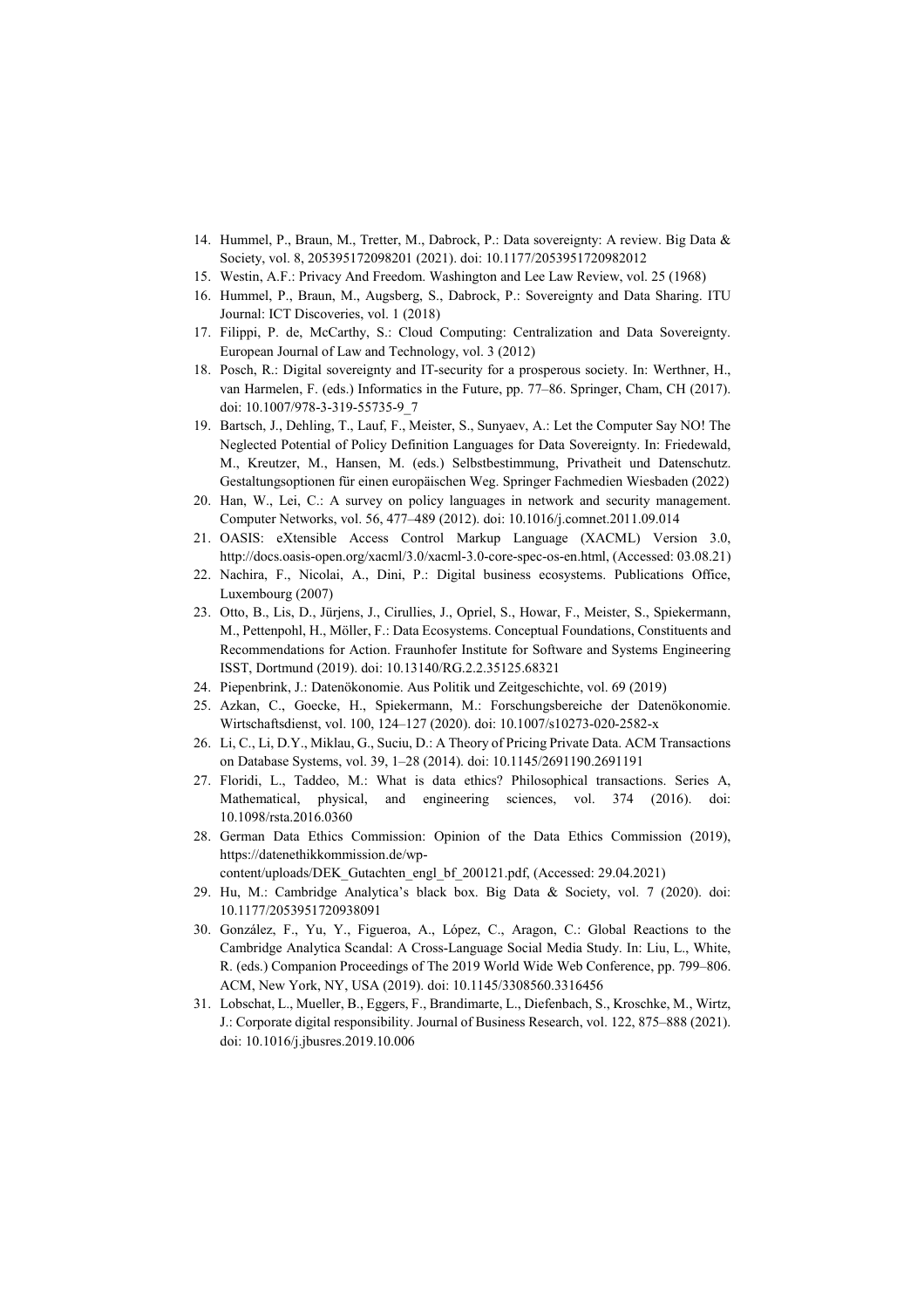- 32. European Parliament and Council of European Union: Regulation (EU) 2016/679 (2016), https://eur-lex.europa.eu/legal-content/EN/TXT/?uri=OJ:L:2016:119:TOC, (Accessed: 29.04.2021)
- 33. Becker, S.J., Nemat, A.T., Rebbert, M.: Der Ruf nach operationalisierbarer Ethik Unternehmensverantwortung in der digitalen Welt. In: Bertelsmann Stiftung, Wittenberg-Zentrum für Globale Ethik (eds.) Unternehmensverantwortung im digitalen Wandel. Ein Debattenbeitrag zu Corporate Digital Responsibility, pp. 28–34 (2020)
- 34. Gilster, P.: Digital literacy. John Wiley, New York, Chichester (1997)
- 35. Iordache, C., Mariën, I., Baelden, D.: Developing Digital Skills and Competences: A Quick-Scan Analysis of 13 Digital Literacy Models. Italian Journal of Sociology of Education, vol. 9, 6–30 (2017). doi: 10.14658/pupj-ijse-2017-1-2
- 36. Reddy, P., Sharma, B., Chaudhary, K.: Digital Literacy. International Journal of Technoethics, vol. 11, 65–94 (2020). doi: 10.4018/IJT.20200701.oa1
- 37. Grefen, P.: Digital Literacy and Electronic Business. Encyclopedia, vol. 1, 934–941 (2021). doi: 10.3390/encyclopedia1030071
- 38. Mitterer, K., Wiedemann M., Zwissler, T.: BB-Gesetzgebungs- und Rechtsprechungsreport zu Industrie 4.0 und Digitalisierung (2017)
- 39. Palandt, O., Ellenberger, J., Götz, I., Grüneberg, C., Herrler, S.: Bürgerliches Gesetzbuch. Mit Nebengesetzen insbesondere mit Einführungsgesetz (Auszug) einschließlich Rom I-, Rom II und Rom III-Verordnungen sowie EU-Güterrechtsverordnungen, Haager Unterhaltsprotokoll und EU-Erbrechtsverordnung, Allgemeines Gleichbehandlungsgesetz (Auszug), Wohn- und Betreuungsvertragsgesetz, Unterlassungsklagengesetz (PalHome), Produkthaftungsgesetz, Erbbaurechtsgesetz, Wohnungseigentumsgesetz, Versorgungsausgleichsgesetz, Lebenspartnerschaftsgesetz (PalHome), Gewaltschutzgesetz. C.H.Beck, München (2021)
- 40. Paal, B., Hennemann, M.: Big Data im Recht Wettbewerbs- und daten(schutz)rechtliche Herausforderungen. NJW, vol. 70, 1697–1701 (2017)
- 41. Plattner, H., Meinel, C., Leifer, L.J.: Design Thinking. Understand Improve Apply. Springer, Heidelberg, London (2011)
- 42. Wölbling, A., Krämer, K., Buss, C.N., Dribbisch, K., LoBue, P., Taherivand, A.: Design Thinking: An Innovative Concept for Developing User-Centered Software. In: Maedche, A., Botzenhardt, A., Neer, L. (eds.) Software for People. Management for Professionals, pp. 121–136. Springer Berlin Heidelberg, Berlin, Heidelberg (2012). doi: 10.1007/978-3-642- 31371-4\_7
- 43. Wylant, B.: Design Thinking and the Experience of Innovation. Design Issues, vol. 24, 3– 14 (2008). doi: 10.1162/desi.2008.24.2.3
- 44. Brown, T.: Design Thinking. Harvard Business Review, vol. 86, 84–92 (2008)
- 45. HPI School of Design Thinking: The six phases of the Design Thinking process, https://hpi.de/en/school-of-design-thinking/design-thinking/background/design-thinkingprocess.html, (Accessed: 05.08.21)
- 46. Merton, R.K., Kendall, P.: The focused interview. Chicago (1946)
- 47. Morgan, D.L., Krueger, R.A.: When to use focus groups and why Successful focus groups : advancing the state of the art, pp. 3–19. Sage Publications, Newbury Park, Calif (1993)
- 48. Stewart, D.W., Shamdasani, P.N.: Focus groups. Theory and practice. Sage, Los Angeles (2015)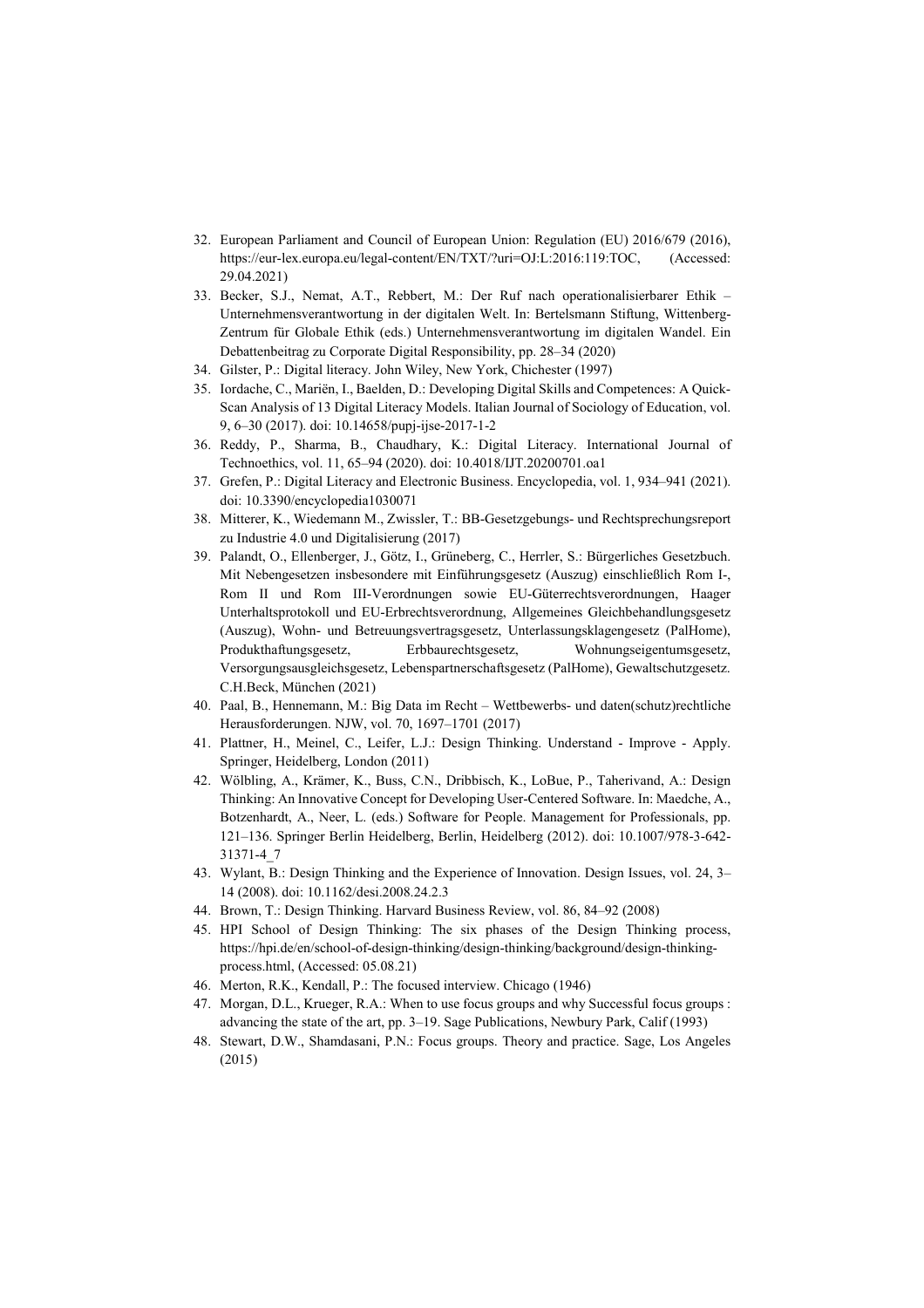- 49. Gibbs, A.: Focus Groups, vol. 19, 1–7 (1997)
- 50. Pfitzmann, A., Köhntopp, M.: Anonymity, Unobservability, and Pseudonymity A Proposal for Terminology. In: Federrath, H. (ed.) Designing Privacy Enhancing Technologies. Lecture Notes in Computer Science, pp. 1–9. Springer, Berlin, Heidelberg (2001). doi: 10.1007/3-540-44702-4\_1
- 51. Sinnreich, A., Gilbert, J.: The Carrier Wave Principle. AoIR Selected Papers of Internet Research, vol. 2019 (2019). doi: 10.5210/spir.v2019i0.11035
- 52. Thiebes, S., Dehling, T., Sunyaev, A.: One Size Does Not Fit All: Information Security and Information Privacy for Genomic Cloud Services. ECIS 2016 Proceedings, vol. (2016)
- 53. Sunyaev, A., Dehling, T., Taylor, P.L., Mandl, K.D.: Availability and quality of mobile health app privacy policies. Journal of the American Medical Informatics Association, vol. 22, e28‐e33 (2015). doi: 10.1136/amiajnl-2013-002605
- 54. Zuboff, S.: The age of surveillance capitalism. The fight for a human future at the new frontier of power. PublicAffairs, New York (2019)
- 55. Atkinson, K., McGaughey, R.: Accounting for data: a shortcoming in accounting for intangible assets. Academy of Accounting and Financial Studies Journal, vol. 10, 85-95 (2006)
- 56. Liebowitz, S.J., Margolis, S.E.: Network Externality: An Uncommon Tragedy. Journal of Economic Perspectives, vol. 8, 133–150 (1994). doi: 10.1257/jep.8.2.133
- 57. Swire, P.P., Lagos, Y.: Why the Right to Data Portability Likely Reduces Consumer Welfare: Antitrust and Privacy Critique. Maryland Law Review, vol. 72 (2013). doi: 10.2139/ssrn.2159157
- 58. Acquisti, A., Brandimarte, L., Loewenstein, G.: Secrets and Likes: The Drive for Privacy and the Difficulty of Achieving It in the Digital Age. Journal of Consumer Psychology, vol. 30, 736–758 (2020). doi: 10.1002/jcpy.1191
- 59. Thaler, R.H., Sunstein, C.R.: Nudge. Improving decisions about health, wealth, and happiness. Penguin Books, New York (2009)
- 60. Rantanen, M.M.: Towards Ethical Guidelines for Fair Data Economy Thematic Analysis of Values of Europeans Proceedings of the Third Seminar on Technology Ethics, vol. 2505, pp. 27–38. CEUR Workshop Proceedings (2019)
- 61. Engels, B., Grunewald, M.: Das Privacy Paradox: Digitalisierung versus Privatsphäre (2017)
- 62. Lim, C., Kim, K.-H., Kim, M.-J., Heo, J.-Y., Kim, K.-J., Maglio, P.P.: From data to value: A nine-factor framework for data-based value creation in information-intensive services. International Journal of Information Management, vol. 39, 121–135 (2018). doi: 10.1016/j.ijinfomgt.2017.12.007
- 63. Lins, S., Pandl, K.D., Teigeler, H., Thiebes, S., Bayer, C., Sunyaev, A.: Artificial Intelligence as a Service. Bus Inf Syst Eng, vol. 63, 441–456 (2021). doi: 10.1007/s12599- 021-00708-w
- 64. Goodfellow, I., Bengio, Y., Courville, A.: Deep Learning. MIT Press (2016)
- 65. Stepanov, I.: Introducing a property right over data in the EU: the data producer's right an evaluation. International Review of Law, Computers & Technology, vol. 34, 65–86 (2020). doi: 10.1080/13600869.2019.1631621
- 66. Shapiro, C., Varian, H.R.: Information rules: A strategic guide to the network economy. Harvard Business School Press, Boston, Mass. (1998)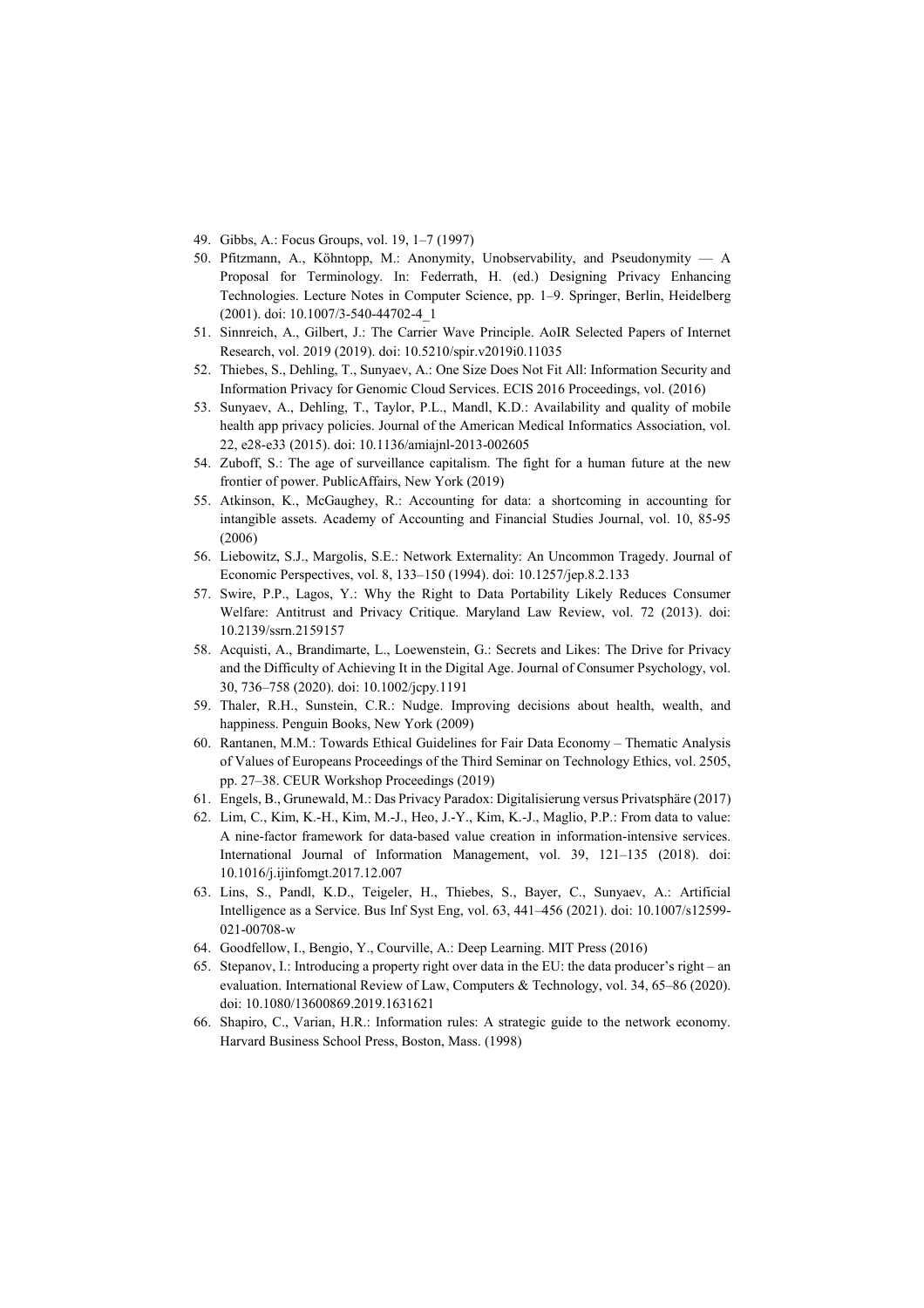- 67. Moody, D.L., Walsh, P.: Measuring the Value Of Information An Asset Valuation Approach European Conference on Information Systems, vol. 7, pp. 496–512 (1999)
- 68. Waldman, A.E.: Cognitive biases, dark patterns, and the 'privacy paradox'. Current opinion in psychology, vol. 31, 105–109 (2020). doi: 10.1016/j.copsyc.2019.08.025
- 69. Turow, J., Hennessy, M., Draper, N.: Persistent Misperceptions: Americans' Misplaced Confidence in Privacy Policies 2003–2015. Journal of Broadcasting & Electronic Media, vol. 62, 461–478 (2018). doi: 10.1080/08838151.2018.1451867
- 70. Cadwalladr, C. and Graham-Harrison, E.: Revealed: 50 million Facebook profiles harvested for Cambridge Analytica in major data breach (2018), https://www.theguardian.com/news/2018/mar/17/cambridge-analytica-facebook-influenceus-election, (Accessed: 29.04.2021)
- 71. Barth, S., Jong, M.D. de: The privacy paradox Investigating discrepancies between expressed privacy concerns and actual online behavior – A systematic literature review. Telematics and Informatics, vol. 34, 1038–1058 (2017). doi: 10.1016/j.tele.2017.04.013
- 72. Dienlin, T., Metzger, M.J.: An Extended Privacy Calculus Model for SNSs: Analyzing Self-Disclosure and Self-Withdrawal in a Representative U.S. Sample. Journal of Computer-Mediated Communication, vol. 21, 368–383 (2016). doi: 10.1111/jcc4.12163
- 73. Acquisti, A., Grossklags, J.: Privacy and rationality in individual decision making. IEEE Secur. Privacy Mag., vol. 3, 26–33 (2005). doi: 10.1109/msp.2005.22
- 74. Simon, H.A.: Models of bounded rationality: Empirically grounded economic reason. MIT Press, Cambridge (1997)
- 75. Pötzsch, S.: Privacy-Awareness Information for Web Forums: Results from an Empirical Study. In: Hvannberg, E.T. (ed.) Proceedings of the 6th Nordic Conference on Human-Computer Interaction. Extending Boundaries, pp. 363–372. ACM, New York, NY (2010). doi: 10.1145/1868914.1868957
- 76. Meynhardt, T.: Public Value Inside: What is Public Value Creation? International Journal of Public Administration, vol. 32, 192–219 (2009). doi: 10.1080/01900690902732632
- 77. Peppet, S.R.: Unraveling privacy: The personal prospectus and the threat of a full-disclosure future. Nw. UL Rev., vol. 105, 1153 (2011)
- 78. Neubauer, T., Heurix, J.: A methodology for the pseudonymization of medical data. International journal of medical informatics, vol. 80, 190–204 (2011). doi: 10.1016/j.ijmedinf.2010.10.016
- 79. Stella-Bourdillon, S., Knight, A.: Anonymous Data v. Personal Data A False Debate: An EU Perspective on Anonymization, Pseudonymization and Personal Data. Wisconsin International Law Journal, vol. 34 (2016)
- 80. Buneman, P., Khanna, S., Wang-Chiew, T.: Why and Where: A Characterization of Data Provenance. In: van den Bussche, J.E., Vianu, V. (eds.) Database theory. ICDT 2001. Lecture Notes in Computer Science, vol. 1973, pp. 316–330. Springer Berlin Heidelberg, Berlin, Heidelberg (2001). doi: 10.1007/3-540-44503-X\_20
- 81. Riechert, A.: Dateneigentum ein unauflösbarer Interessenkonflikt? Datenschutz und Datensicherheit, vol. 43, 353–360 (2019). doi: 10.1007/s11623-019-1121-7
- 82. Hert, P. de, Papakonstantinou, V., Malgieri, G., Beslay, L., Sanchez, I.: The right to data portability in the GDPR: Towards user-centric interoperability of digital services. Computer Law & Security Review, vol. 34, 193–203 (2018). doi: 10.1016/j.clsr.2017.10.003